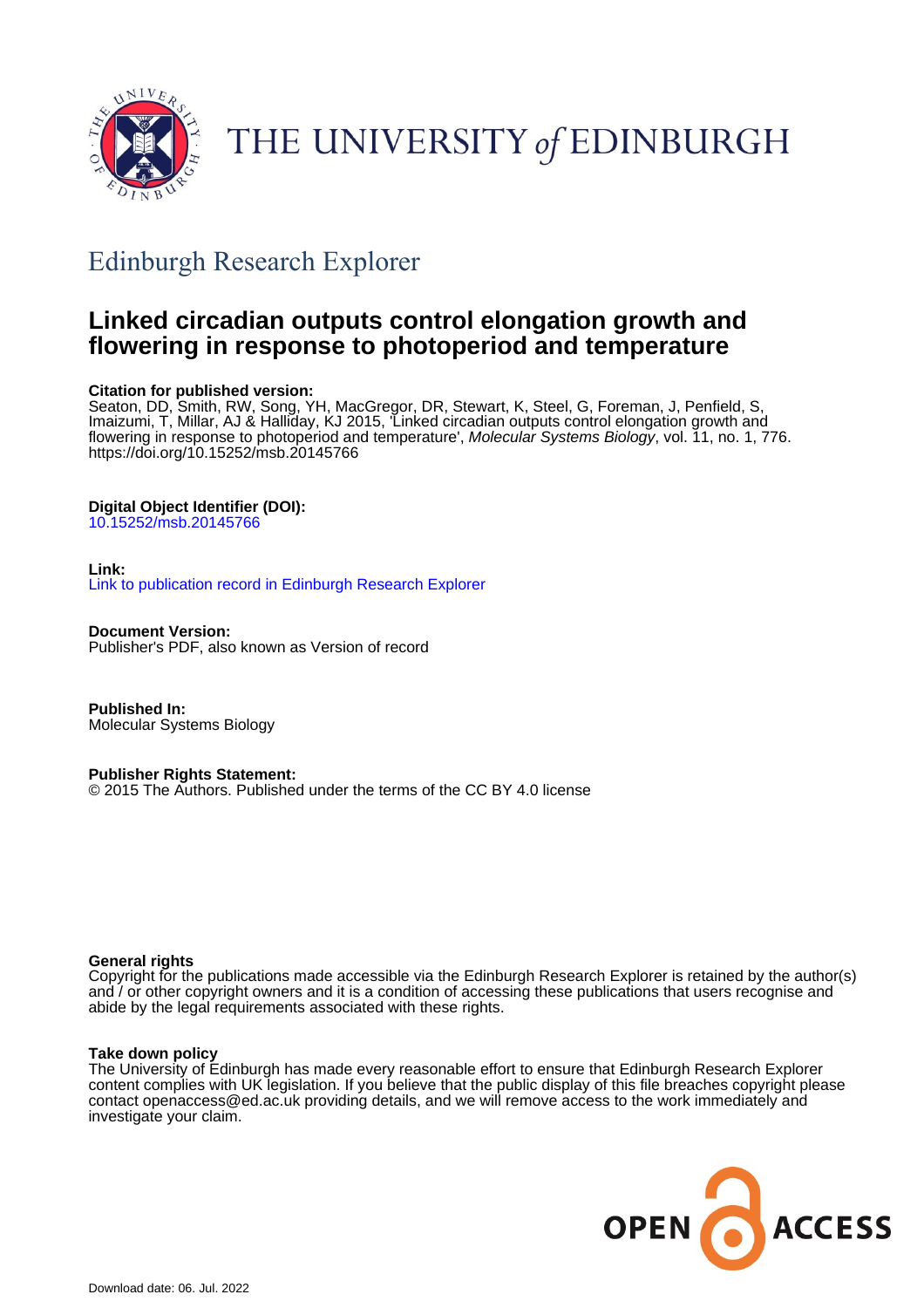# Article



# Linked circadian outputs control elongation growth and flowering in response to photoperiod and temperature

Daniel D Seaton<sup>1,‡</sup>, Robert W Smith<sup>1,†,‡</sup>, Young Hun Song<sup>2,§</sup>, Dana R MacGregor<sup>3,¶</sup>, Kelly Stewart<sup>1</sup> , Gavin Steel<sup>1</sup>, Julia Foreman<sup>1</sup>, Steven Penfield<sup>3,¶</sup>, Takato Imaizumi<sup>2</sup>, Andrew J Millar<sup>1</sup> & Karen J Halliday<sup>1,\*</sup>

# Abstract

Clock-regulated pathways coordinate the response of many developmental processes to changes in photoperiod and temperature. We model two of the best-understood clock output pathways in Arabidopsis, which control key regulators of flowering and elongation growth. In flowering, the model predicted regulatory links from the clock to CYCLING DOF FACTOR 1 (CDF1) and FLAVIN-BINDING, KELCH REPEAT, F-BOX 1 (FKF1) transcription. Physical interaction data support these links, which create threefold feed-forward motifs from two clock components to the floral regulator FT. In hypocotyl growth, the model described clock-regulated transcription of PHYTOCHROME-INTERACTING FACTOR 4 and 5 (PIF4, PIF5), interacting with post-translational regulation of PIF proteins by phytochrome B (phyB) and other light-activated pathways. The model predicted bimodal and end-of-day PIF activity profiles that are observed across hundreds of PIF-regulated target genes. In the response to temperature, warmth-enhanced PIF4 activity explained the observed hypocotyl growth dynamics but additional, temperature-dependent regulators were implicated in the flowering response. Integrating these two pathways with the clock model highlights the molecular mechanisms that coordinate plant development across changing conditions.

Keywords gene regulatory networks; heat; hypocotyl elongation; photoperiodism; seasonal breeding

Subject Categories Quantitative Biology & Dynamical Systems; Plant Biology

DOI 10.15252/msb.20145766 | Received 15 September 2014 | Revised 21 November 2014 | Accepted 5 December 2014

Mol Syst Biol. (2015) 11: 776

# Introduction

Plants are exposed to a wide range of light and temperature regimes that alter the molecular mechanisms controlling plant development. Seedling de-etiolation and floral transition represent critical stages in the plant life cycle that directly impact plant productivity. De-etiolation, which is characterised by embryonic leaf (cotyledon) greening and the cessation of embryonic stem (hypocotyl) elongation, is important for seedling establishment, whereas the time taken for the plant to reach the floral transition controls the balance between vegetative biomass and seed production. In the model plant Arabidopsis thaliana, long-day (LD) growth regimes lead to earlier flowering and shorter hypocotyls compared to short-day (SD) regimes (Corbesier et al, 1996; Kunihiro et al, 2011). Higher ambient temperatures promote early flowering and hypocotyl elongation (Mazzella et al, 2000; Halliday et al, 2002; Balasubramanian et al, 2006; Kumar et al, 2012).

The circadian clock is central to the photoperiodic response and provides 24-h timing information at the molecular level. While molecular clock components are not generally conserved across taxa, all circadian clocks include a gene circuit with interconnected negative feedback loops. In Arabidopsis, the circadian clock regulates up to 30% of genes at the transcript level, often intersecting with signalling pathways responsive to the external environment (Harmer et al, 2000; Harmer, 2009; Kinmonth-Schultz et al, 2013). This allows the clock to "gate" environmental responses to specific time windows within the daily cycle (Millar & Kay, 1996). In some cases, including photoperiodic regulation of flowering time and hypocotyl elongation, the gating circuit forms an "external coincidence" detector for time-specific environmental signals (Bünning, 1936; Roden et al, 2002; Yanovsky & Kay, 2002; Nozue et al, 2007).

In Arabidopsis, mathematical modelling has been an important tool for elucidating the architecture of the clock circuit, which can be viewed as an elaborated repressilator (Fig 1, bottom inset;

<sup>1</sup> SynthSys and School of Biological Sciences, University of Edinburgh, Edinburgh, UK

<sup>2</sup> Department of Biology, University of Washington, Seattle, WA, USA

Biosciences, University of Exeter, Exeter, UK

<sup>\*</sup>Corresponding author. Tel: +44 131 651 9083; E-mail: karen.halliday@ed.ac.uk ‡

These authors contributed equally to this work

<sup>†</sup> Present address: Laboratory of Systems & Synthetic Biology, Wageningen UR, Wageningen, The Netherlands

<sup>§</sup> Present address: Department of Life Sciences, Ajou University, Suwon, South Korea

<sup>–</sup> Present address: Department of Crop Genetics, John Innes Centre, Norwich, UK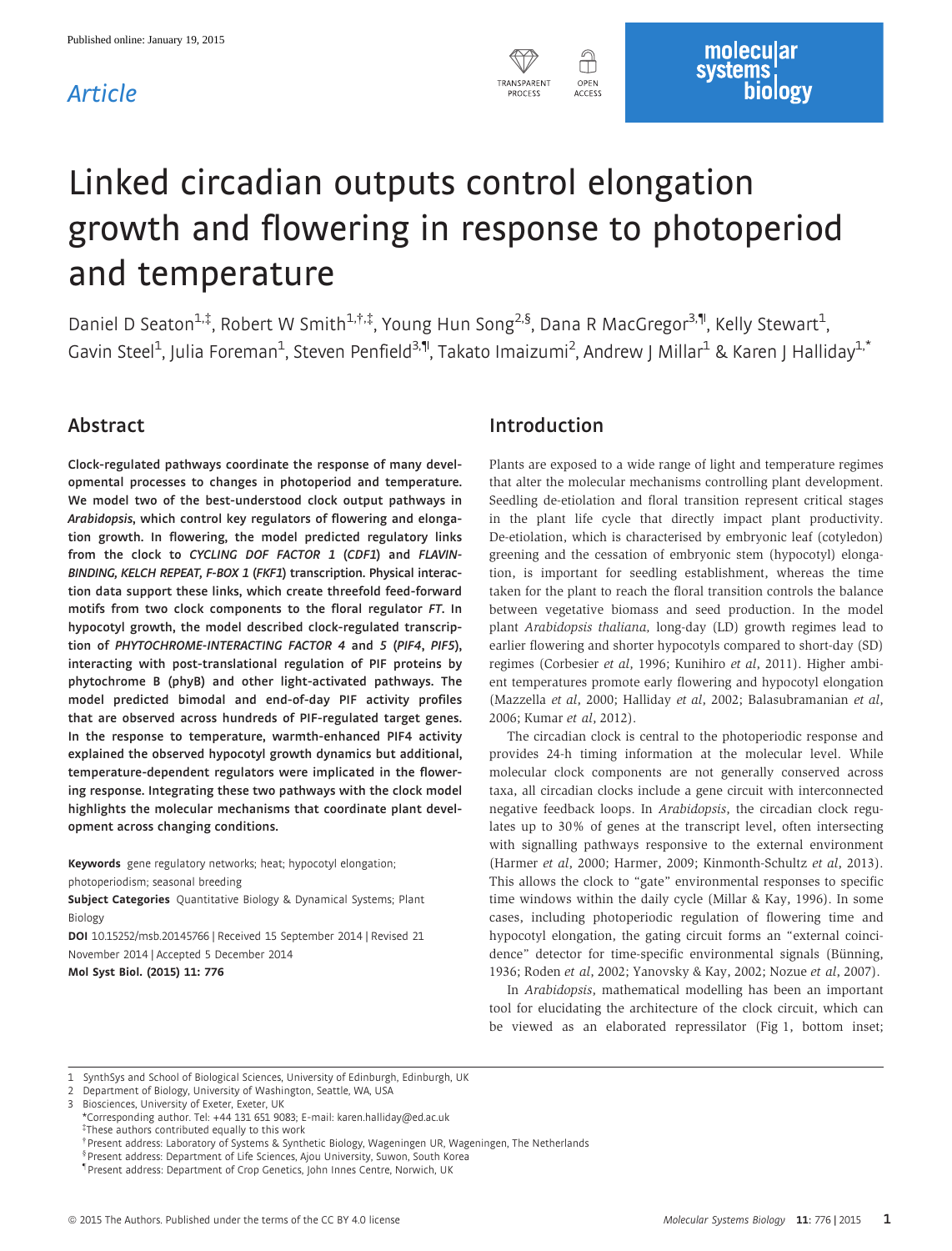Pokhilko et al, 2012). Transcript levels of the key morning genes CIRCADIAN CLOCK ASSOCIATED 1 (CCA1) and LATE ELONGATED HYPOCOTYL (LHY) peak at dawn (Wang & Tobin, 1998). The CCA1 and LHY proteins inhibit transcription of EVENING COMPLEX (EC) components, EARLY FLOWERING 4 (ELF4), ELF3 and LUX ARRYTHMO (LUX), delaying their accumulation until dusk (Doyle et al, 2002; Hazen et al, 2005; Dixon et al, 2011; Nusinow et al, 2011; Lu et al, 2012). The EC in turn inhibits transcription of PSEUDO-RESPONSE REGULATOR 9 (PRR9) and TIMING OF CAB EXPRESSION 1 (TOC1/PRR1) at night (Helfer et al, 2011; Herrero et al, 2012; Pokhilko et al, 2012). The family of PRR proteins, including PRR9, PRR7, PRR5 and TOC1, repress transcription of CCA1 and LHY through the day and early night, completing the CCA1/LHY-EC-PRR repressilator (Huang et al, 2012; Nakamichi et al, 2012). In addition to this central loop, GI protein suppresses EC formation and TOC1 accumulation through interactions with ELF3 and ZEITLUPE (ZTL) proteins, respectively (Kim et al, 2007; Yu et al, 2008; Pokhilko et al, 2012).

In the flowering pathway, GI controls expression of floral activators CONSTANS (CO) and FLOWERING LOCUS T (FT) by forming a blue light-dependent complex with FLAVIN-BINDING, KELCH REPEAT, F-BOX 1 (FKF1) (Imaizumi et al, 2003, 2005; Sawa et al, 2007; Sawa & Kay, 2011). The GI-FKF1 complex degrades CYCLING DOF FACTOR 1 (CDF1) protein that represses CO and FT transcription (Imaizumi et al, 2005; Fornara et al, 2009; Song et al, 2012). Under LDs, activation of FLOWERING LOCUS T (FT) expression is principally controlled by CO protein levels, which are stabilised by FKF1 at the end of the long photoperiod (Suárez-López et al, 2001; Song et al, 2012). Furthermore, CO protein is regulated by light such that CO levels are low in red light, while blue and far-red light stabilise CO (Valverde et al, 2004). This control reinforces the accumulation of CO protein levels in the evening of LDs, leading to an increase in the floral signal. Conceptually, these molecular interactions result in a double external coincidence mechanism involving multiple clock outputs, but the combined effects of this rhythmic mechanism have not been tested quantitatively or incorporated into previous mathematical models (Song et al, 2012).

Similarly, photoperiodic elongation growth is controlled by clock- and light-regulated processes (Nozue et al, 2007; Niwa et al, 2009; Kunihiro et al, 2011). The circadian clock regulates the transcription of morning-expressed genes PHYTOCHROME-INTERACTING FACTORS 4 and 5 (PIF4, PIF5) through repression by the EC (Nozue et al, 2007; Nusinow et al, 2011). The resulting PIF proteins control gene expression by forming homo- and heterodimers that bind to G- and E-box motifs in targeted promoters (Hornitschek et al, 2009, 2012; Zhang et al, 2013). During the day, PIF activity is thought to be compromised due to interactions with phytochrome B (phyB), the key red light photoreceptor, resulting in rapid PIF phosphorylation and degradation (Park et al, 2004, 2012; Al-Sady et al, 2006; Nozue et al, 2007; Jang et al, 2010). This is proposed to restrict PIF activity to the end of the night in SDs, coinciding with the time of maximal hypocotyl growth rate (Nozue et al, 2007, 2011; Michael et al, 2008a), a hypothesis that we re-examine here. Several other light-regulated proteins also repress PIF signalling, including DELLAs, PHY RAPIDLY REGULATED 1 (PAR1), LONG HYPOCOTYL IN FAR-RED 1 (HFR1) and ELONGATED HYPO-COTYL 5 (HY5) (de Lucas et al, 2008; Foreman et al, 2011; Hao et al, 2012; Chen et al, 2013). Among the known targets of PIF4 and PIF5 are INDOLE-3-ACETIC ACID INDUCIBLE 29 (IAA29) and ARABIDOPSIS THALIANA HOMEOBOX 2 (ATHB2) (Kunihiro et al, 2011), genes which are involved in auxin signalling. Thus, PIF4 and PIF5 appear to regulate hypocotyl elongation through auxin signalling (Kunihiro et al, 2011; Nozue et al, 2011; Hornitschek et al, 2012). While a number of the key molecular interactions in this pathway have been experimentally characterised, a model of the dynamic regulation of PIF activity in light:dark (L:D) cycles has not previously been developed.

PIF4 and, to a lesser extent, PIF5 promote hypocotyl elongation in response to warm ambient temperatures (27°C; Koini et al, 2009; Stavang et al, 2009). Increased temperature leads to higher PIF4 transcript and protein levels and longer hypocotyls (Koini et al, 2009; Stavang et al, 2009; Foreman et al, 2011; Nomoto et al, 2012a; Yamashino et al, 2013; Mizuno et al, 2014). Recently, PIF4 has also been implicated in the warm temperature-induced acceleration of flowering in SDs by binding to the FT promoter independently of the CO-FT photoperiodic pathway (Kumar et al, 2012). Other temperature-sensitive regulators of FT have recently been identified that are not thought to be part of the photoperiodic response (Lee et al, 2013; Posé et al, 2013). Once again, while a number of regulators have been identified in this pathway, their combined effects have not previously been described in a mathematical model.

In this study, we have constructed a mathematical model to integrate and reconcile the complex molecular mechanisms in the photoperiodic pathways of flowering and hypocotyl elongation in Arabidopsis. In the flowering pathway, we extended our previous model, which was built to determine how FKF1 protein regulates levels of FT mRNA through CDF1 and CO protein interactions (Song et al, 2012). The updated model was able to match CO and FT mRNA rhythmic expression data in different photoperiods and in mutants of the flowering pathway (e.g. fkf1, gi, cdf1, CO-ox, CO-ox;fkf1, CO-ox;CDF1-ox). However, this model required FKF1 protein and CDF1 mRNA timeseries data to be input into the model, meaning that simulation of multiple photoperiods and mutants would require the generation of multiple input data sets (Fig 1, top inset; Song et al, 2012). To improve this aspect of the model, we wished to incorporate circadian regulation of CDF1 and FKF1 mRNA, removing data inputs to the model (Fig 1, bottom inset). This modification improved the predictive power of the model and allowed us to investigate how changes in clock dynamics affect components of the flowering pathway in clock mutants and different photoperiods. By postulating and experimentally validating circadian regulators of CDF1 and FKF1 transcription, the model recapitulates the acceleration of flowering in LDs.

In the hypocotyl elongation pathway, we demonstrate that known transcriptional and post-transcriptional regulation of PIF explain phenotypes and PIF target transcript dynamics under a variety of environmental and genetic manipulations. We then use microarray data to identify other transcripts that have similar dynamics and that are therefore likely to be under the control of PIFs in light:dark cycles. Finally, we explore crosstalk between the flowering and hypocotyl pathways by simulating PIF regulation of FT mRNA, in order to test the hypothesis that temperature regulates flowering independently of CO. The results highlight the complexity of the network structure underlying circadian-, lightand temperature-regulated processes.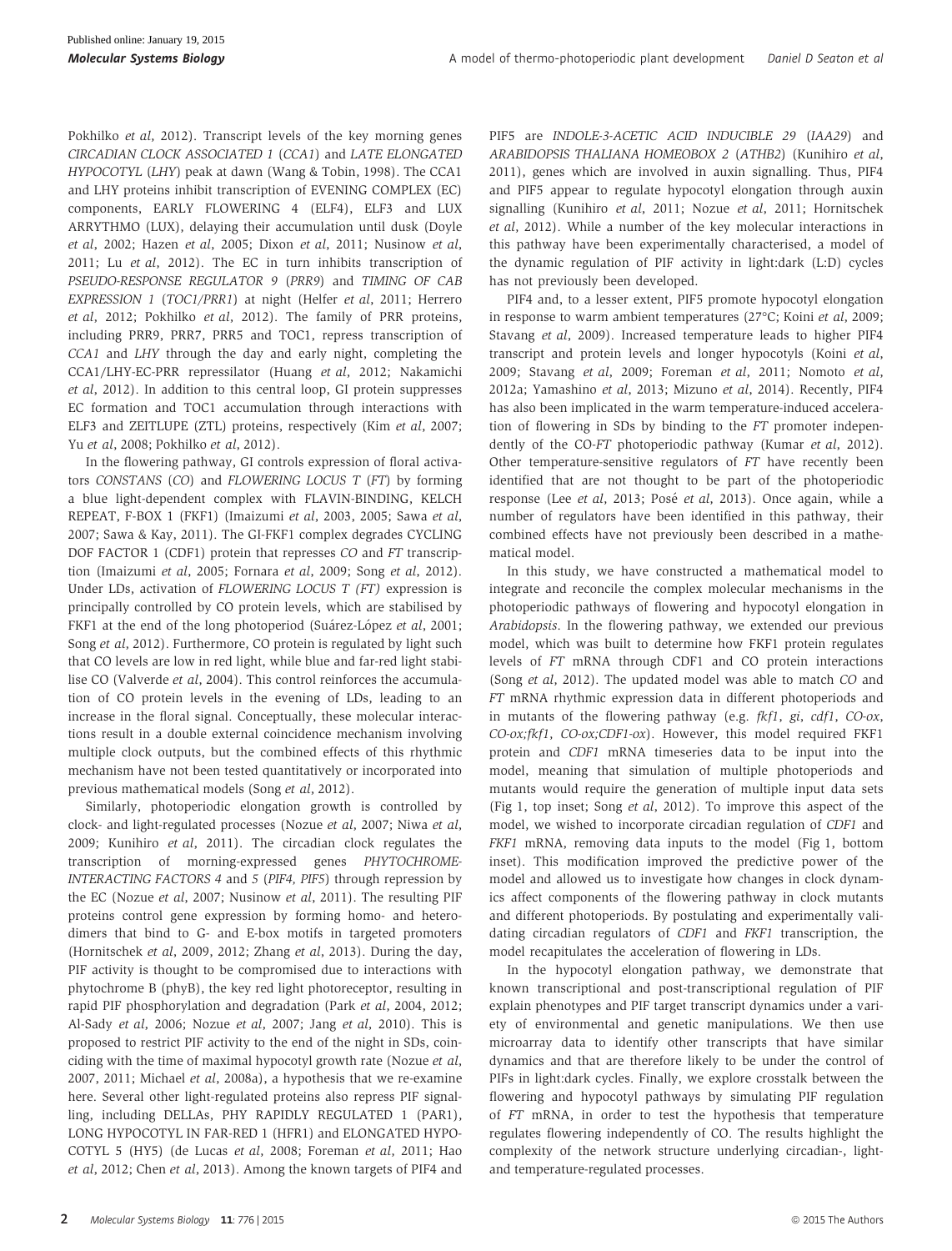# Results

### Refining the photoperiodic flowering model

We determined potential mechanisms by which the circadian clock might regulate FKF1 and CDF1 mRNA by inspection of published data sets (Mizoguchi et al, 2005; Niwa et al, 2007; Ito et al, 2008; Edwards et al, 2010). From these, we observed that FKF1 mRNA peaks at a similar phase to GI transcription across multiple photoperiods, while both respond in a similar manner to perturbations of the circadian clock. Under 10L:14D and 16L:8D cycles, the peak of FKF1 expression at ZT9–10 matches that of GI (ZT = zeitgeber time, where dawn in an L:D cycle is at ZT0; note: throughout, we will

refer to 8L:16D and 10L:14D as short-day (SD) conditions, and 16L:8D as long-day (LD) conditions). Both FKF1 and GI expression have an earlier peak phase in cca1;lhy mutants, while they exhibit only minor phase changes in prr mutants (Imaizumi et al, 2003; Niwa et al, 2007; Ito et al, 2008). Furthermore, FKF1 transcription, like that of GI, is acutely stimulated by red light (Tepperman et al, 2004; Locke et al, 2005). Based on this evidence, we modelled FKF1 transcription similar to GI: to be inhibited by CCA1/LHY proteins and the EC, and acutely activated by light (see Computational Methods in Supplementary Information; Figs 1 and 2A). This model is additionally supported by recent work highlighting similarities between the promoter sequences of FKF1 and GI (Berns et al, 2014). In deciphering how CDF1 transcription is regulated by the clock, we



### Figure 1. Regulatory connections present in model.

Our previous model of the photoperiod pathway (inset top; Song et al, 2012) included the circadian clock model of Locke et al (2005) (orange, inset top). The new model includes the circadian clock model of Pokhilko et al (2012) (orange, inset bottom). Circadian clock components are represented in red, flowering time pathway components in green and hypocotyl elongation pathway components in blue. Dashed lines represent forms of regulation that have been modelled previously; solid lines represent new regulatory connections. Protein components are represented by rectangles and mRNA by parallelograms. Model components are denoted by their abbreviated names (see text). PIF-interacting proteins (e.g. DELLAs, PAR1, HFR1) are designated "Interactors" in the hypocotyl elongation pathway.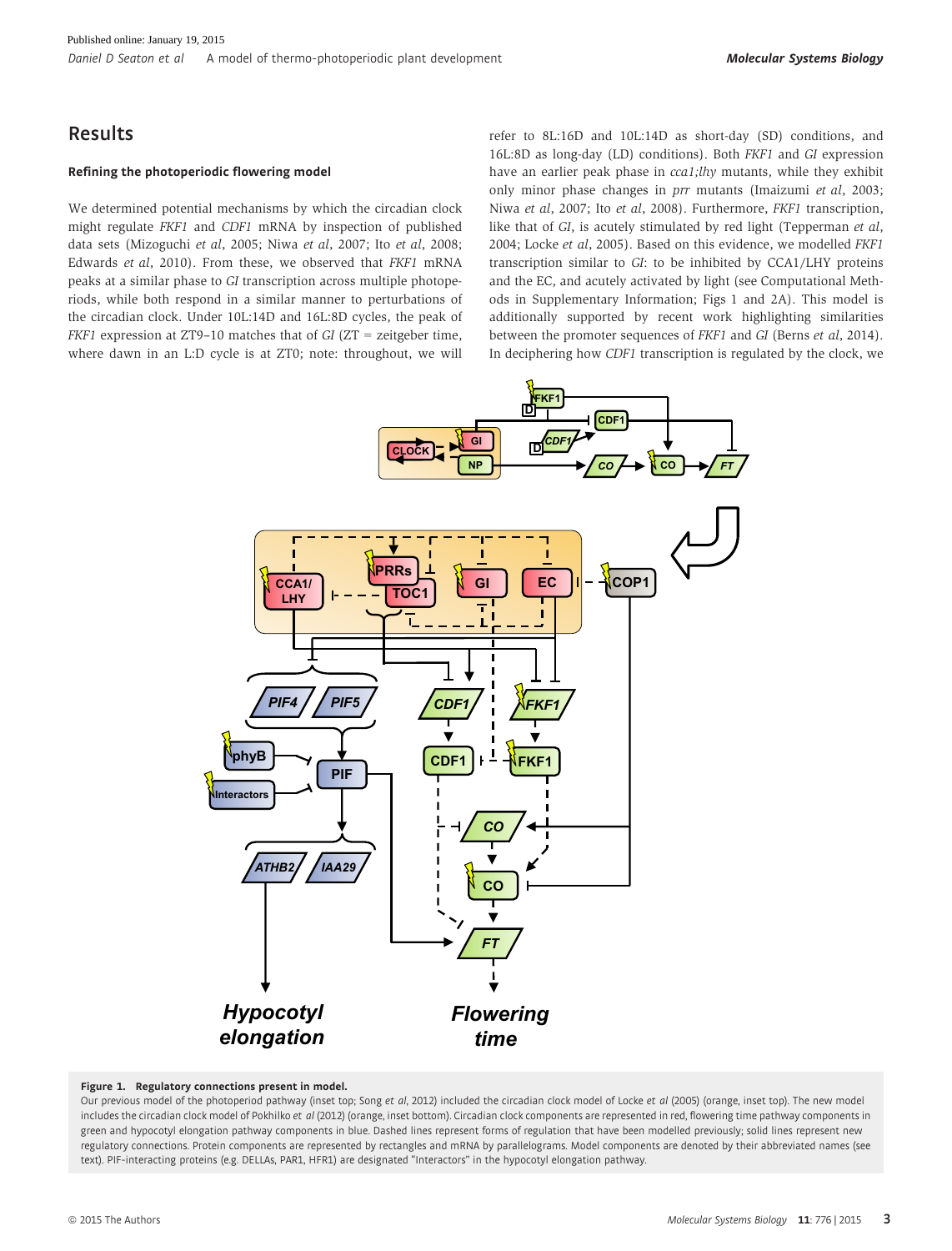

Figure 2. Modelling the circadian regulation of CDF1 and FKF1 mRNA.<br>A Schematic of proposed circadian regulators of FKF1 and CDF1 transcription

- Schematic of proposed circadian regulators of FKF1 and CDF1 transcription.
- B Experimental validation for CCA1 regulation of the flowering pathway. ChIP data showing CCA1 enrichment in regions containing CCA1 elements (CBS or EE; white bars) in GI, FKF1 and CDF1 promoters, compared to regions of their respective exons (dark bars). Locations of primers for GI (GI-a, GI-N), FKF1 (FKF1-a, FKF1-N) and CDF1 (CDF1-a, CDF1-N) are shown in Supplementary Fig S3. Seedlings were grown for 14 days 12L:12D cycles at 22°C and harvested at ZT2. Statistical analysis performed using Welch tests, \*P < 0.005. Error bars represent standard error of technical replicates.
- C, D CDF1 mRNA in LDs (C) and FKF1 mRNA in SDs (D), from WT (data: black lines, filled squares; simulation: black lines), and the cca1;lhy mutant (data: green lines, open circles; simulation: dashed green lines) (data sets used for parameter optimisation).
- E, F CDF1 (E) and FKF1 (F) mRNA data in LDs, from WT (as in C, D) and the prr9;7 mutant (blue-green line, open circles).
- G, H CDF1 (G) and FKF1 (H) mRNA simulations in LDs, from WT (as in C, D) and the prr9;7 mutant (dashed blue-green line).

Data information: Data in (C, E, F) from Nakamichi et al (2007). Data in (D) from Niwa et al (2007). Error bars in (C–F) represent standard deviation.

noted that previous reports have shown that CDF1 mRNA levels are strongly regulated by the transcription-repressing PRR protein family (Nakamichi et al, 2007, 2012; Niwa et al, 2007; Ito et al, 2008; Huang et al, 2012). Mutations of the PRRs (e.g. the prr9;7 double mutant in Fig 2E) lead to elevated daytime expression of CDF1 (Nakamichi et al, 2007; Ito et al, 2008). However, if CDF1 mRNA was solely regulated by the PRRs, we would predict an increase in CDF1 expression at dawn in cca1;lhy double mutants, since PRR levels are low in this mutant (Dixon et al, 2011). Instead, the cca1; lhy double mutant has an advanced phase of CDF1 expression, with decreased expression at dawn in both SDs and LDs (Fig 2C, Supplementary Figs S1A and S2A; Nakamichi et al, 2007; Niwa et al, 2007). The simplest explanation for this difference between predicted and observed rhythms of CDF1 mRNA in cca1;lhy is that CCA1/LHY proteins play a role in activating CDF1 expression alongside repression by the PRR proteins. By incorporating both regulatory features, the model qualitatively matched the peak of CDF1 mRNA expression at dawn in the WT. The model can also describe  $CDF1$  transcript profiles in the  $prr9;7$  and  $cca1;lhy$  double mutants (Fig 2E and G; Supplementary Figs S1D and S2D), indicating that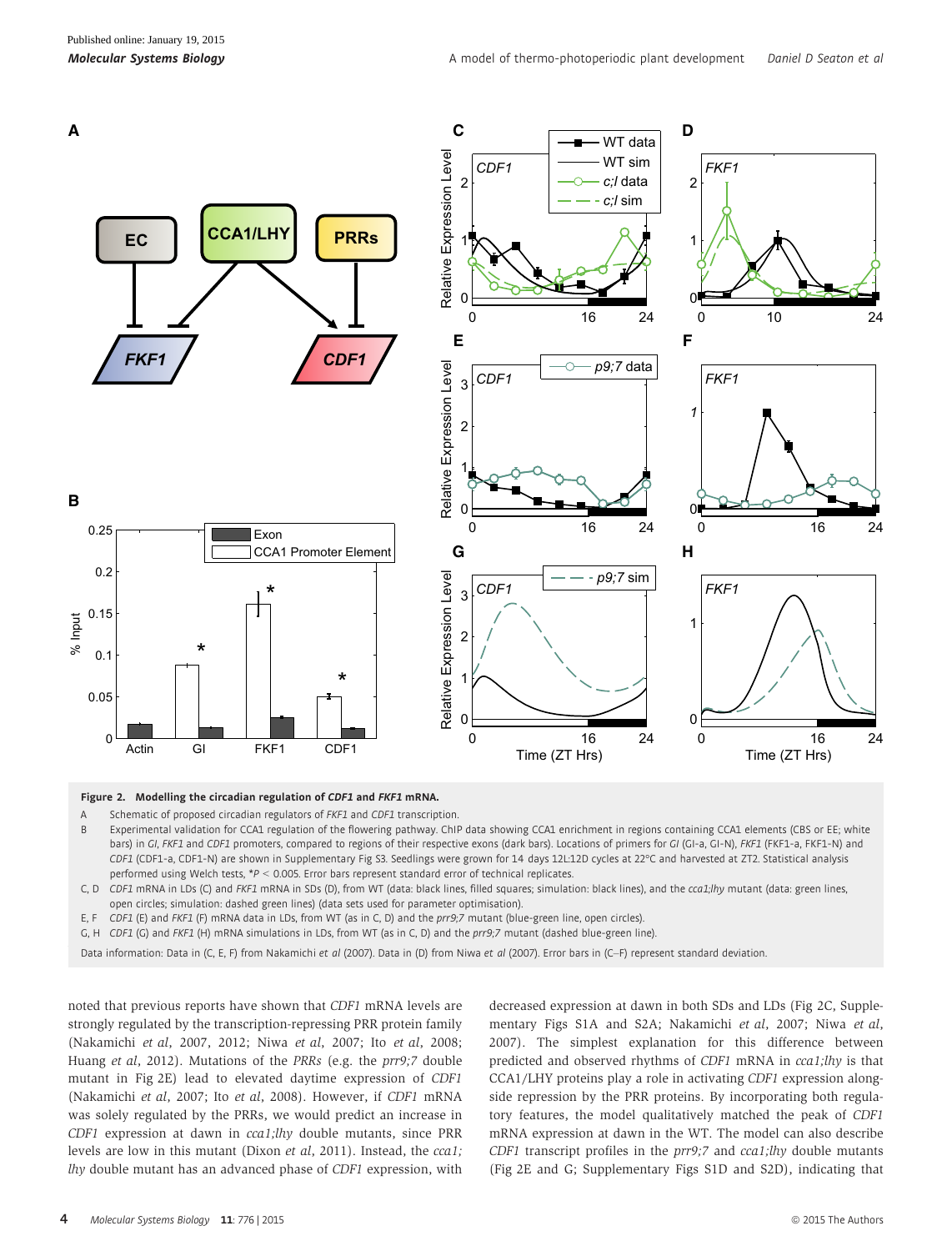this combination of regulatory mechanisms is sufficient to explain the observed transcript profiles.

Our model proposes that the morning component CCA1/LHY regulates both CDF1 and FKF1 transcription. These new hypotheses were tested experimentally with chromatin immunoprecipitation (ChIP) experiments using pCCA1:CCA1-HA-YFP (Fig 2B and Supplementary Fig S3; Yakir et al, 2009). Promoter sequences containing the CCA1-binding sites (CBS = AAAATCT; Wang et al, 1997) and evening elements (EE = AATATCT; Michael & McClung, 2002) within 3 kbp of the transcription start sites of CDF1 and FKF1 were enriched in the  $pCCA1:CCA1-HA-YFP ChIP$  (Fig 2B and Supplementary Fig S3; Supplementary Dataset S1). These data, therefore, suggest that CDF1 and FKF1 are directly regulated by CCA1.

To further validate the models of CDF1 and FKF1 mRNA regulation, we compared simulations of CDF1 and FKF1 transcription to data sets that were not used for model optimisation (Fig 2E–H). Figure 2G shows that the mean level of simulated CDF1 mRNA is increased in prr9;7 double mutants in LDs, while FKF1 mRNA has a lower amplitude and delayed phase (Fig 2H), both of which qualitatively match the data (Figs 2E and F). CDF1 mis-regulation ends earlier in the night in the data but persists to the late night in the model, suggesting that additional modes of CDF1 regulation may exist. As the models were constructed and parameterised using data from WT and cca1;lhy lines (see Computational Methods in Supplementary Information; Fig 2C and D), the qualitative match to the prr9;7 double mutant validates our simple assumptions for circadian regulation of CDF1 and FKF1 mRNA. Thus, the model captures the main features of regulation of CDF1 and FKF1 by the circadian clock, and their model-predicted regulation by CCA1/LHY was experimentally supported. We next examined the downstream regulation of the CDF1 and FKF1 target genes CO and FT.

### Model of transcriptional regulation of CO and FT mRNA suggests novel roles for circadian clock components

Previous studies have highlighted that CDF1 protein turnover is regulated by the blue light-dependent GI-FKF1 protein complex (Imaizumi et al, 2005; Sawa et al, 2007). Consistent with this notion, when the  $fkf1$  mutation is introduced into lines expressing CDF1 transcript, either constitutively or under the control of the CDF1 promoter, CDF1 protein is degraded at a slower rate than WT, resulting in rhythmic CDF1 with reduced amplitude and higher mean levels (Fig 3B; Supplementary Fig S4A; Imaizumi et al, 2005). However, CDF1 protein levels are still rhythmic in the CDF1-ox;fkf1 plants, suggesting that CDF1 turnover is also regulated by the circadian clock independently of FKF1. As GI acts in protein complexes with other members of the FKF1 protein family, notably ZTL in the circadian clock system (Kim et al, 2007), we wanted to determine how the absence of GI function altered CDF1 levels. To study the effect of the gi mutation on the post-transcriptional regulation of CDF1 protein, we used a constitutive CDF1 overexpressor line that carries the gi-2 mutation (35S:HA-CDF1;gi-2). CDF1-ox and CDF1-ox; gi-2 plants were grown for 13 days in 16L:8D cycles and harvested at 3-h intervals, and CDF1 protein levels were measured by immunoblotting. Our data show that the gi-2 mutant had high mean levels of CDF1 protein, similar to fkf1 mutants, but in gi, the level did not vary significantly among time points (Fig 3C; Supplementary Dataset S2; Imaizumi et al, 2005; Sawa et al, 2007). However, in the case of the fkf1 mutant, a residual shallow rhythm in CDF1 protein levels was observed (Fig 3B), suggesting that GI may play an additional role in regulating CDF1. As CDF1 is a key negative regulator of CO mRNA, high mean level of CDF1 protein in the gi and fkf1 mutants leads to low expression levels of CO mRNA in these mutants (Fig 3D; Suárez-López et al, 2001; Sawa et al, 2007; Fornara et al, 2009). However, CO transcript is lower in the gi mutant than in the fkf1 mutant (Fig 3D), providing further support for an FKF1-independent role for GI in the regulation of CDF1 protein. The inclusion of FKF1-dependent and FKF1-independent effects of GI on CDF1 protein stability in the model are sufficient to explain the lower CO transcript levels observed in the gi mutant, as compared to the fkf1 mutant (Fig 3D), and the low FT levels were seen in LDs in both mutants (Supplementary Figs S5 and S6).

Having connected the clock model to a model of CO/FT regulation, we then compared model simulations and data for CO and FT mRNA from plants with mutations in clock genes. In the case of the prr9;prr7 and CCA1-ox mutants, model simulations matched data showing reduced levels of CO and FT mRNA throughout the day (Fig 3F and G; Supplementary Fig S7; data not used for parameter optimisation). In both cases, the simulated high level of CDF1 mRNA and low level of FKF1 mRNA (e.g. Fig 2E–H for the case of the prr9;prr7 mutant) result in low levels of CO and FT mRNA throughout the day, matching experimental data (Fig 3F and G; Supplementary Fig S7). In the case of the elf3 mutant, model simulations matched the increase in FT expression in both SDs and LDs despite overestimating the increase in CO mRNA during the day (Lu et al, 2012; Supplementary Fig S7; data not used for parameter optimisation). In this case, this is explained by the simulated low level of CDF1 mRNA and high level of FKF1 mRNA in this mutant.

In contrast to the above cases, the model is unable to fully describe the dynamics of CO and FT mRNA in the cca1;lhy double mutant [measured in the same experiments (Nakamichi et al, 2007)]. Simulations of CDF1 and FKF1 mRNA match the data for the double mutant, as described above. However, the predicted transcript profiles of CO and FT depart qualitatively from the data at ZT12-16 (Fig 3H and I; Supplementary Figs S1 and S2). The simulations correctly show a 3- to 6-h advanced phase of CO and FT expression, and the increase in FT levels with respect to the WT is sufficient to explain the early-flowering phenotype of the cca1;lhy mutant in SDs. However, the model underestimates the peak levels of CO and FT mRNA observed at ZT12-16, especially in LDs (Fig 3H and I, Supplementary Figs S1 and S2). Thus, CCA1 and LHY may also regulate CO and FT transcription by another mechanism in parallel to or downstream of CDF1 mRNA (see Model Behaviour in Supplementary Information). This regulation might be direct or might result from a phase shift in the expression of other clockregulated components.

### Description of flowering mutants is maintained with new connections to the circadian clock

Our previous flowering time model was able to qualitatively describe several mutants specific to the flowering pathway. With the new circadian regulation of CDF1 and FKF1 mRNA and CDF1 protein, our extended model also matches FT mRNA in fkf1 mutants as well as in CO-ox;fkf1 and CO-ox;CDF1-ox lines (Supplementary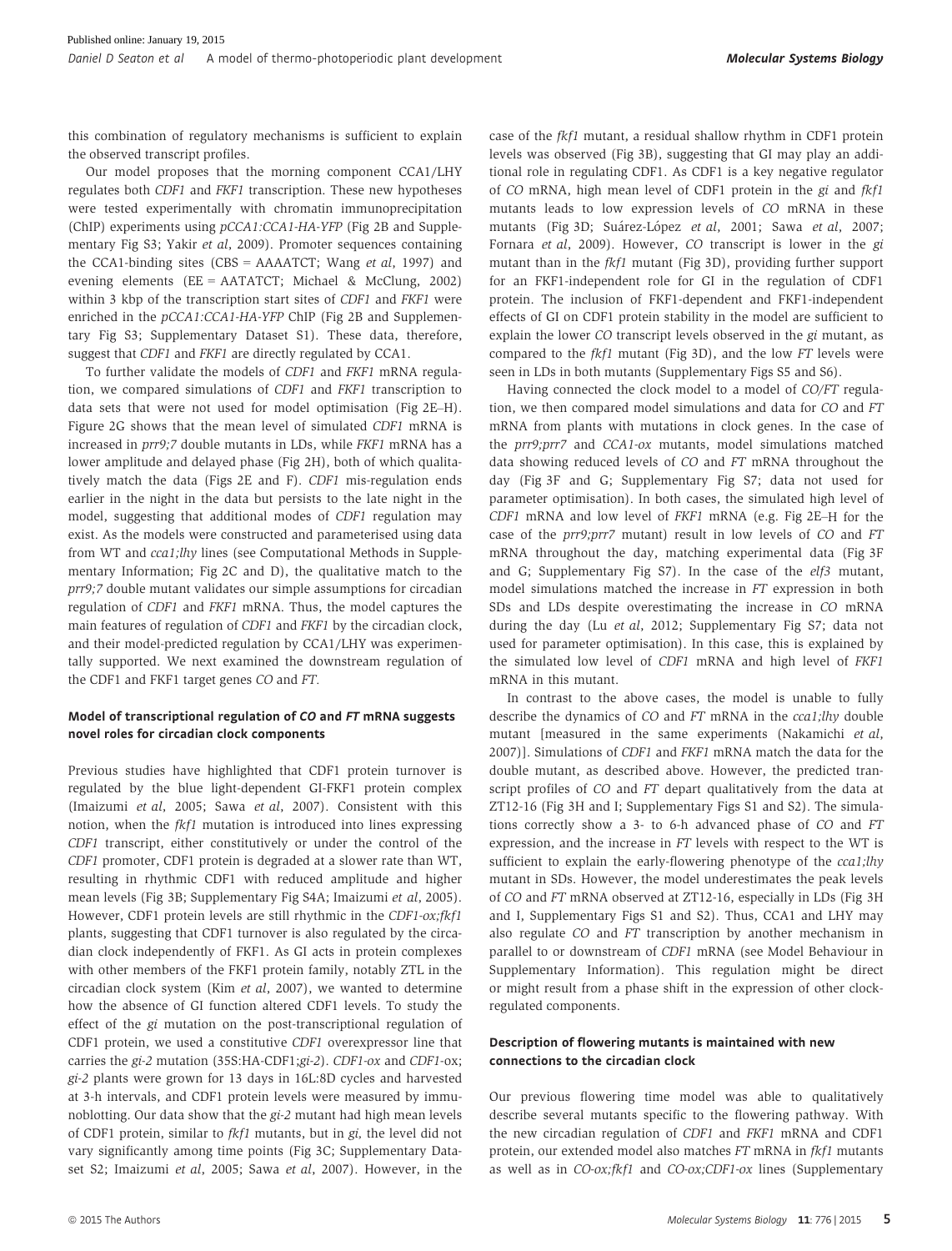

# **Figure 3. Modelling the regulation of CO and FT mRNA.**<br>A Schematic of the role of GL in destabilising CDF1 throus

- Schematic of the role of GI in destabilising CDF1 through an FKF1-dependent and FKF1-independent mechanisms, with resulting effects on CO and FT mRNA abundance.
- B CDF1 protein data and simulations in a 35S:3HA-CDF1 line (CDF1ox; black lines, open squares) and 35S:HA-CDF1;fkf1 mutant (CDF1ox;fkf1; blue lines, open squares) in LDs. Data from Imaizumi et al (2005).
- C CDF1 protein data and simulations in a 35S:HA-CDF1 line (CDF1ox; as in B) and 35S:HA-CDF1;gi-2 mutant (CDF1ox;gi; red lines, open squares) in LDs. Plants were grown for 10 days in 16L:8D cycles.
- D, E CO data and simulations in 16L:8D in WT (data: black lines, filled squares; simulation: black lines), the gi-2 mutant (data: red lines, open circles; simulation: dashed red lines) and fkf1 mutants (data: blue lines, open circles; simulation: dashed blue lines). Data from Sawa et al (2007).
- F, G CO and FT mRNA data and simulations in LDs in WT (as in D, E) and the prr9;7 mutant (data: blue-green lines, open circles; simulation: dashed blue-green lines). Data from Nakamichi et al (2007).
- H, I CO and FT mRNA data and simulations in 10L:14D in WT (as in D) and the cca1;lhy mutant (data: green lines, open circles; simulation: dashed green lines). Data from Nakamichi et al (2007).

Data information: Error bars in (B-D) represent standard error. Error bars in (F-I) represent standard deviation.

Fig S8A). Furthermore, the model retains the important feature of the previous model showing that the FKF1 protein has a larger effect on FT mRNA through its regulation of CO protein than through degradation of CDF1 protein (Supplementary Fig S8B; Song et al, 2012). Thus, the present model is consistent with past results as well as additional molecular and genetic data, providing a suitable basis for further extension. In particular, we extended the model to consider the combined circadian and light regulation of PIF4 and PIF5 activity, allowing us to investigate the regulation of rhythmic

growth by PIF4 and PIF5 and to understand crosstalk between PIF4, PIF5 and CO in the regulation of FT.

#### Modelling the circadian regulation of PIF<sup>4</sup> and PIF<sup>5</sup> mRNA

Hypocotyl elongation, like flowering time, is subject to photoperiodic regulation. In contrast to the FKF1-CO-FT pathway, which is active in LDs, PIF4-induced and PIF5-induced hypocotyl extension is observed in SDs (Niwa et al, 2009; Kunihiro et al, 2011). Here,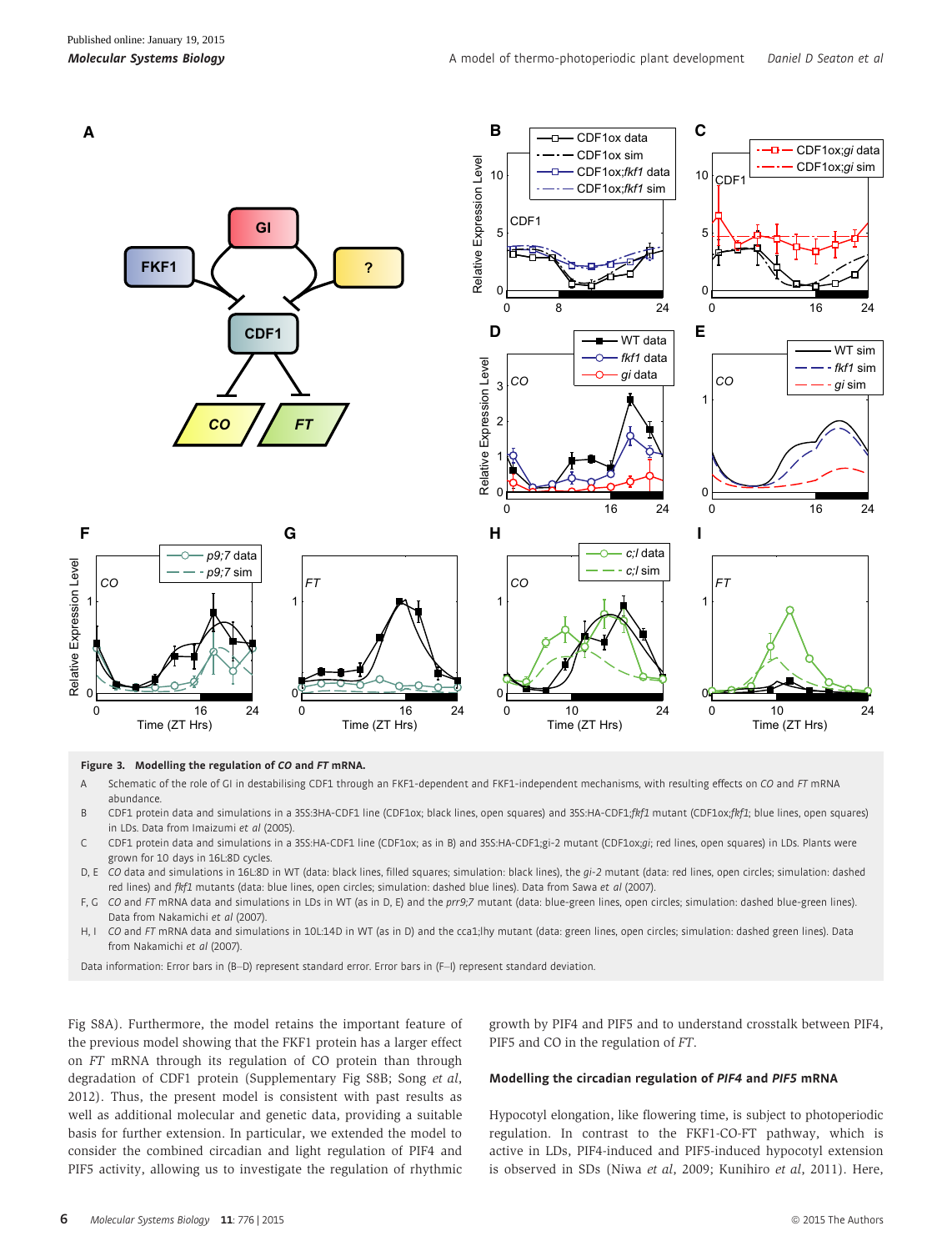we describe the development of a model describing the photoperiodic induction of hypocotyl elongation through PIF4 and PIF5. As a first step, we constructed a model of PIF4 and PIF5 transcription, which is known to be controlled by the circadian clock (Yamashino et al, 2003). This regulation has been shown to involve direct inhibition of transcription by the EC (Fig 4A; Nozue et al, 2007; Nusinow et al, 2011). In order to test whether this regulation is sufficient to explain observed patterns of PIF4 and PIF5 expression, we started by constructing a model in which the EC is the sole regulator of PIF4 and PIF5 transcription.

This model of PIF4 and PIF5 regulation captures important properties of mRNA profiles from WT, elf3 and prr9;7;5 backgrounds (Fig 4B and E; Supplementary Figs S9A and D and S10A and D). In an elf3 background, the level of PIF4 transcripts is increased throughout the night (Nomoto et al, 2012b); this behaviour is matched by simulations (Supplementary Fig S9A and D). Similar behaviour is seen in the case of the prr9;7;5 mutant in data and simulations (Supplementary Fig S10A and D; Nomoto et al, 2012b). Additionally, it should be noted that model simulations do not reproduce the steady increase in PIF4 expression observed during



#### Figure 4. Photoperiodic regulation of PIF activity.

- A Schematic of transcriptional and post-transcriptional regulation of PIF activity.
- B-D PIF4, IAA29 and ATHB2 mRNA levels in SDs in WT (data: black lines, filled squares; simulation: black lines).
- E–G As in (B–D), for LDs. Data from Nomoto et al (2012b).
- H ATHB2 mRNA at dawn (ZTO) across a range of photoperiods. Data from Kunihiro et al (2011).
- I–L Comparison of model simulations with microarray time course data from the two largest clusters of PIF-induced targets (Cluster 1: 107 genes, Cluster 2: 84 genes), in SDs (I, K) and LDs (J, L) [data from Michael et al (2008b)]

Data information: Error bars represent standard deviation.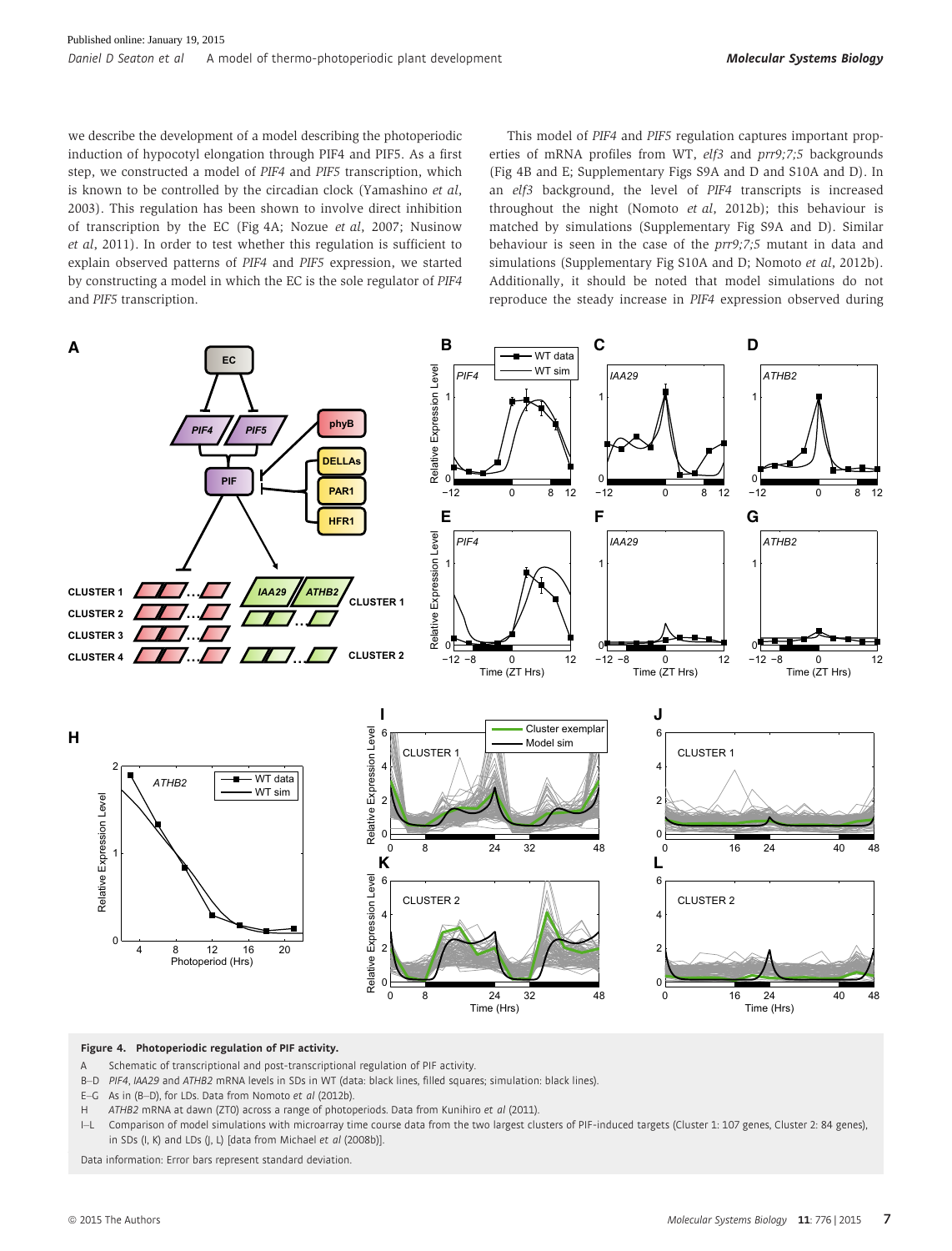the night in both the elf3 and prr9;7;5 mutants (Supplementary Figs S9A and B and S10A and B). Rather, model simulations in both cases predict a constant high level of PIF4 transcript. Residual rhythms of PIF4 and PIF5 in the elf3 mutant suggested a role for additional circadian regulators of PIF4 and PIF5 transcription. In particular, a small daytime peak in expression of PIF4 and PIF5 in the elf3 mutant has been observed in multiple experiments (Lu et al, 2012; Nomoto et al, 2012b), and EE motifs are present in the PIF4 and PIF5 promoters. This suggested a possible role for CCA1 and LHY in activating PIF4 and PIF5 expression. However, our CCA1 ChIP experiments did not detect binding of CCA1 to the PIF4 and PIF5 promoters (Supplementary Fig S3). We also note that the observed dynamics of PIF4 and PIF5 mRNA required the simulated activity of the EC to be advanced by  $\sim$ 2 h, providing a closer match to previously published data sets of EC dynamics (see Computational Methods and Model Behaviour in Supplementary Information; Nusinow et al, 2011). The need for further information on the EC was previously highlighted during the development of the circadian clock model (Pokhilko et al, 2012).

### Complex dynamics of PIF proteins predict bimodal control of target genes

Our next aim was to extend the model to incorporate posttranscriptional PIF regulation and the PIF target genes ATHB2 and IAA29, whose expression correlates with hypocotyl elongation (Kunihiro et al, 2011; Nomoto et al, 2012a,b). We therefore introduced the regulation of PIF protein levels by active phyB, allowing us to simulate PIF degradation during the day (Supplementary Fig S11). In addition, we modelled inhibition of PIF activity by an "Interactor" class of proteins, representing PIF-binding proteins that are stimulated by light and that have been shown to inhibit PIF activity. This large and varied group includes DELLAs, PAR1, HFR1, HY5, PIL1 and phyB (Fig 4A; Osterlund et al, 2000; Achard et al, 2007; de Lucas et al, 2008; Hornitschek et al, 2009; Foreman et al, 2011; Hao et al, 2012; Bai et al, 2012; Oh et al, 2012; Chen et al, 2013; Luo et al, 2014). Active PIF proteins promote the expression of ATHB2 and IAA29, while the "Interactor" proteins inhibit PIF activity for these targets. Due to increased synthesis of the "Interactor" proteins during the light period, the inhibition of PIF proteins acts in tandem with phyB-dependent degradation to suppress PIF activity during the day (Supplementary Fig S11A–C).

Combining the regulation of PIF protein activity by light with circadian regulation of PIF4 and PIF5 transcription was sufficient to describe the observed photoperiod response of ATHB2 and IAA29 mRNA accumulation (Fig 4C, D and F–H). In SDs, a high peak in expression at dawn is observed in both targets in both data and simulations. Additionally, the model matched the increase in IAA29 transcript levels throughout the night in SDs (Fig 4C). In the model, this behaviour is the result of high PIF4 and PIF5 transcript levels coinciding with darkness at ZT8-12 in SDs, resulting in an SD-specific increase in PIF activity at this time and a peak in target gene expression at ZT14. Analysis of model dynamics under random parameter perturbations confirmed that this behaviour is observed across a broad range of parameter values (Supplementary Fig S12; see Model Behaviour in Supplementary Information). The physiological significance of this secondary peak is suggested by the observation that 8 out of 11 putative PIF target genes inspected in Nomoto et al (2012b) displayed this post-dusk increase in a SD-specific manner and that a similar secondary peak in the rate of hypocotyl elongation has been observed in SDs (Nozue et al, 2007, 2011).

Recent experiments with dark-grown seedlings have identified an expansive transcriptional network downstream of the PIFs (Zhang et al, 2013), with 699 genes identified by RNA-Seq as having decreased transcript levels in pif1;4;5 mutants, while 755 genes were identified as having increased levels in pif1;4;5 mutants. We refer to these sets as PIF-induced and PIF-repressed, respectively. In order to evaluate whether our model of PIF activity could describe the dynamics of PIF targets other than ATHB2 and IAA29 in light: dark cycles, we used microarray timeseries data available from the DIURNAL database (Mockler et al, 2007). This database includes microarray data sampled across 2 days at 4-h time resolution in diverse conditions and has previously been used to assess interactions between circadian and light signalling (Dalchau et al, 2010). Clustering of transcript dynamics for genes identified as PIF-induced revealed two large and coherent clusters of genes; genes within each cluster shared condition-specific transcript dynamics across 6 conditions, including SDs and LDs (see Supplementary Information for details of analysis; Frey & Dueck, 2007). These genes comprised 191 of the 699 PIF-induced genes, including the known examples of ATHB2 and IAA29, and showed significant overlap with PIF4-bound and PIF5-bound genes, relative to all PIF-induced genes ( $P < 10^{-8}$ , Supplementary Fig S13A). Two additional PIF target species were introduced into the model to represent these two clusters. Their dynamics could be matched in a straightforward way by fitting only five PIF target-specific parameters, as shown in Fig 4I–L for the comparison of SDs to LDs (microarray data from Michael et al, 2008b). Many of these genes also showed the SD-specific bimodal profile.

The generality of this model of PIF target regulation was further tested by considering genetic perturbations. Two classes of genetic perturbation are of particular interest—mutants with a defective EC (i.e. with the clock regulator of PIF transcription removed) and mutants with a defective circadian clock. In all cases, the model matched available data sets. In the first class are elf3 and lux mutants (Nusinow et al, 2011) where qPCR time course data are available for PIF4, ATHB2 and IAA29 transcripts in an elf3 mutant (Nomoto et al, 2012b; Supplementary Fig S9A–C) and microarray time course data are available in a lux mutant (Michael et al, 2008a; Supplementary Fig S9G–J). In the second class are the prr9;prr7;prr5 triple mutant and LHY overexpressor [LHYox, also referred to as  $l h v1$  (Schaffer et al, 1998)]. For this class, qPCR time course data are available for PIF4, ATHB2 and IAA29 transcripts in a prr9;prr7; prr5 mutant (Nomoto et al, 2012b; Supplementary Fig S10A–C), and microarray time course data are available in the LHYox mutant (Michael et al, 2008a; Supplementary Fig S10D–G). The consistency of model simulations with experimental data for the identified PIFinduced transcripts under diverse perturbations suggests that PIF4 and PIF5 are the dominant regulators of these transcripts in light: dark cycles.

We next considered how transcripts identified as being repressed by PIFs might be regulated in light:dark cycles. Therefore, we clustered these transcripts according to the similarity of their dynamics in the microarray data, identifying four clusters with consistent dynamics across six conditions, including a total of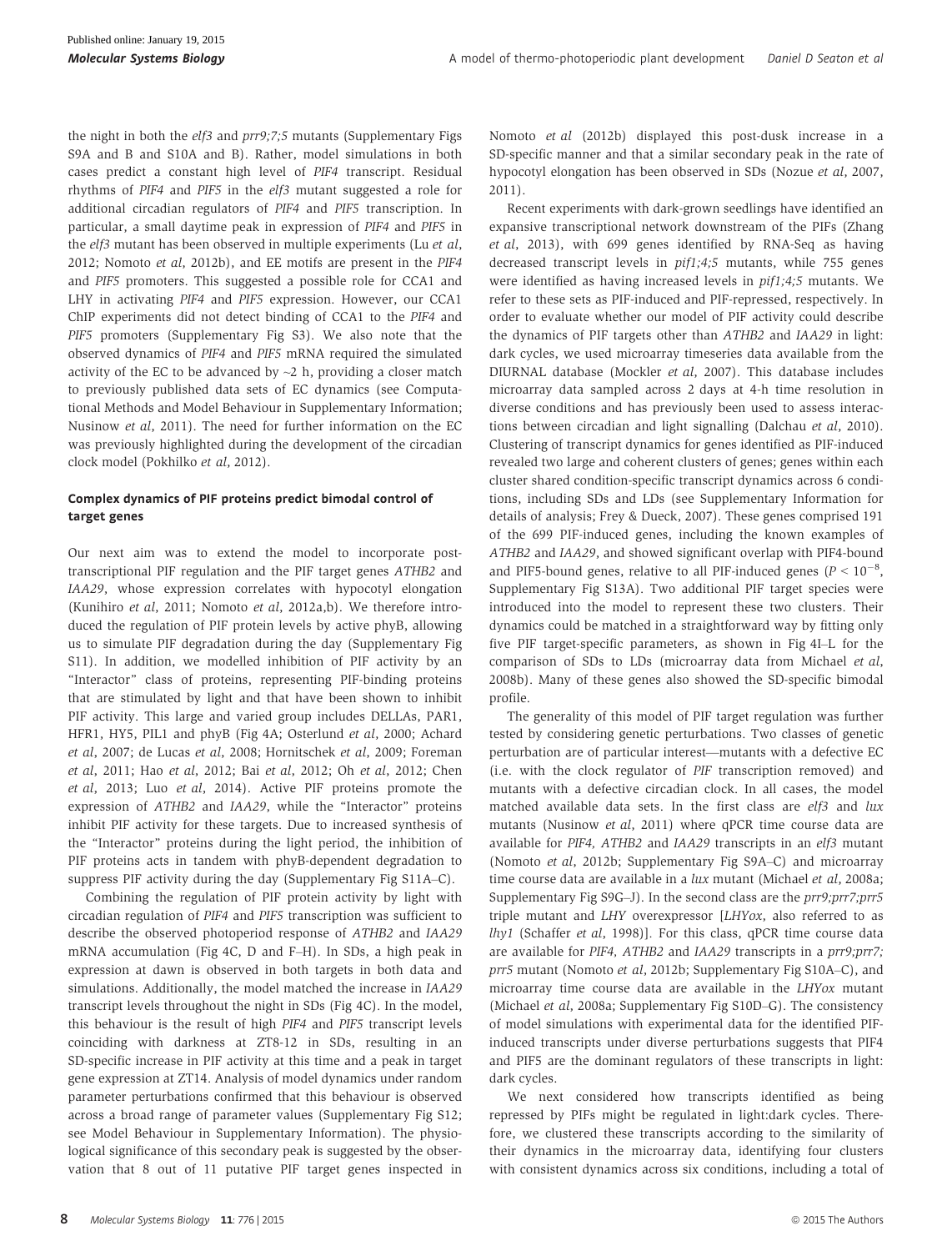209 of the 755 PIF-repressed genes (Supplementary Fig S13B; see Supplementary Information for details of analysis). The dynamics of these transcripts revealed the expected photoperiod effect, with high levels during the light period and reduced levels during the dark period (Supplementary Fig S14). As with the PIF-induced genes, the model captured the change in dynamics between SDs and LDs. However, in contrast to the case for PIF-induced genes, the model was not able to match some changes in transcript dynamics under genetic perturbations, especially in the case of the LHYox mutant (Supplementary Fig S15). This might reflect a role for other factors in the mechanism by which PIFs repress transcription.

In summary, we have constructed a model of PIF activity that is able to describe the dynamics of PIF-induced transcripts across photoperiods and in clock mutants. Analysis of microarray data allowed identification of 191 PIF-induced and 209 PIF-repressed transcripts with dynamics that are consistent with a model of PIF regulation across multiple conditions (Supplementary Tables S1 and S2). Thus, the modelled PIF dynamics are sufficient to coordinate the photoperiod response of plants far beyond the particular target genes considered previously.

### Modelling illustrates that PIF activity is not confined to the end of night

The model outlined above was created to describe the regulation of ATHB2 and IAA29 mRNA by PIF proteins. ATHB2 and IAA29 transcript levels were previously shown to rise towards the end of night in SDs, suggesting that PIF activity is highest at this time (Nomoto et al, 2012b). Model simulations not only suggested that PIF4 and PIF5 protein levels rise during the night in SDs, as described above, but also predicted significant amounts (~50% of the peak level in SDs) of PIF protein during the day in all photoperiods (Supplementary Fig S11C).

In the model, the simulated daytime PIF protein levels result from the increase in PIF4 and PIF5 transcript during the day (peaking at ~ZT2-6), which counteracts phyB-mediated PIF protein degradation during the light period. This model prediction was somewhat unexpected, as constitutively expressed PIF protein is strongly depleted by phyB (Nozue et al, 2007; Kumar et al, 2012; Lee & Thomashow, 2012). However, recent analysis of PIF4 protein levels under the control of its native promoter support this possibility (Yamashino et al, 2013; Bernardo-García et al, 2014). This suggests that in light:dark cycles, the turnover of PIF proteins by active phyB is not required for the observed diurnal dynamics of PIF targets. Indeed, it is known that other light-activated pathways act redundantly to repress PIF activity during the day, as represented in the model by the "Interactor" class of proteins.

While it is clear that PIF activity is strongly repressed during the day, reductions in PIF-induced target expression have been observed in pif mutants during the day and in constant light (Nomoto et al, 2012a,b; Koini et al, 2009; Sun et al, 2012). This suggests that PIF proteins may not be completely degraded in the light and therefore may retain some residual activity. In order to test this idea further, we inspected the dynamics of the clusters of PIF targets (as identified previously, see above; Supplementary Information) in constant light (LL) conditions under clock-entraining temperature cycles. Clear rhythms of PIF targets in these conditions are observable, with PIF-induced and PIF-repressed transcripts in phase and antiphase, respectively, with the phase of the PIF4 and PIF5 transcript rhythms (Supplementary Fig S16).

If the degradation of PIF proteins during the day is not required for the observed dynamics of PIF activity in light:dark cycles, then removal of phyB should not affect the dynamics of PIF targets in these conditions. We assessed this possibility by inspecting the dynamics of the clusters of PIF targets (as identified previously, see above) in the phyB mutant (Supplementary Fig S17). The qualitative dynamics of both PIF-induced and PIFrepressed targets are unchanged in the phyB mutant, with a rapid increase and decrease in PIF-induced and PIF-repressed transcripts during the day, respectively. This is consistent with previous observations of several canonical PIF-induced transcripts, including ATHB2 and IAA29 (Nomoto et al, 2012a,b; Yamashino et al, 2013), demonstrating that phyB acts redundantly with other lightsignalling components to repress PIF activity in these conditions. Interestingly, a significant increase in PIF-induced transcript levels is observed during the night in the phyB mutant (Supplementary Fig S17A). This may explain the long hypocotyl phenotype of this mutant in light:dark cycles despite phyB's apparent redundancy in repressing PIF activity during the day and suggests that phyB regulates PIF activity during the night through a separate mechanism.

In conclusion, the model reconciled apparently conflicting observations of PIF activity during the day in wild-type plants, with the rapid, phyB-dependent degradation of constitutively expressed PIF proteins. The presence of PIF proteins during the day suggests that they might play a regulatory role during this time, a possibility which is further highlighted by our observations of PIF-dependent FT expression (see below).

# Linking molecular regulation to flowering time and hypocotyl elongation

ATHB2 expression provides a molecular correlate of hypocotyl elongation across multiple conditions (Kunihiro et al, 2011), in a similar manner to FT expression in the flowering pathway (Salazar et al, 2009). The model simulates the nonlinear changes in average ATHB2 mRNA and FT mRNA levels across photoperiods (Fig 5A and B). The absolute values of hypocotyl length and flowering time vary among laboratories, so we used simple mathematical functions to relate FT and ATHB2 mRNA levels to flowering and hypocotyl elongation. These represent the complex developmental mechanisms of the vegetative-to-inflorescence transition and the biophysics of elongation growth and can readily be recalibrated for the conditions of particular studies (as described in Supplementary Information). The full model can thereby simulate photoperiod responses for these two phenotypes in wild-type plants (Fig 5C and D; Corbesier et al, 1996; Niwa et al, 2009; Kunihiro et al, 2011). As the model fully couples the circadian clock to both output pathways, it also simulates both phenotypes in clock-mutant lines. The dynamic regulation described above, for example, naturally matched the delayed flowering and long hypocotyls in prr9;7 mutants (Supplementary Table S3). However, the changing seasons are also accompanied by changes in ambient temperature, which modifies the expression of both phenotypes.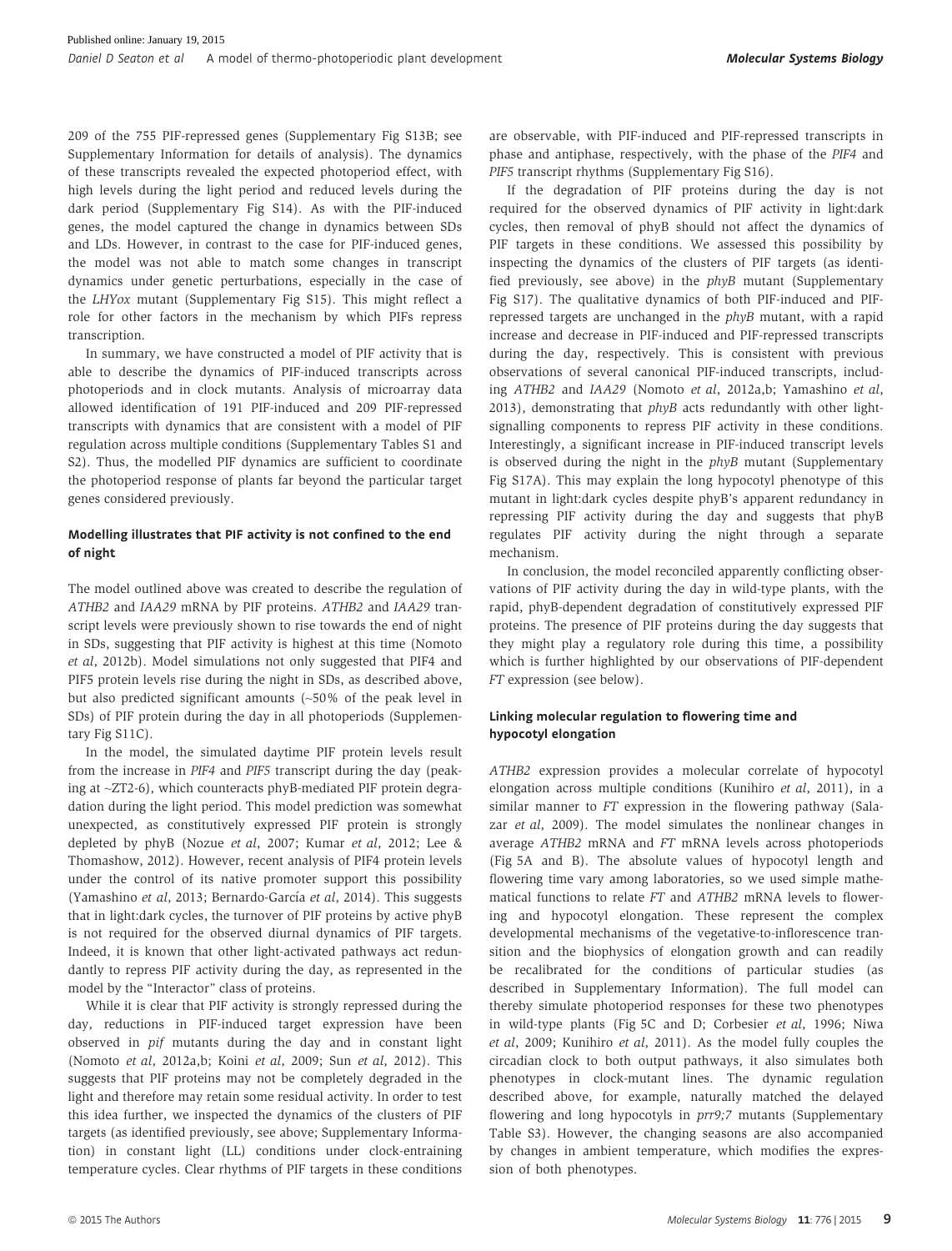

Figure 5. Model describing the photoperiod response of flowering and hypocotyl elongation in WT plants.

A, B Simulated levels of FT and ATHB2 mRNA (as calculated by taking the area under the curve) across multiple photoperiods.

C Using FT<sub>AREA</sub> values, the number of days to flower was calculated and compared to data from Corbesier et al (1996) (see Supplementary Information). Error bars represent standard deviation. Simulated flowering: solid black line, filled squares; data: dashed black lines, empty squares.

D Same as in (C) using ATHB2<sub>AREA</sub> to calculate hypocotyl length. Data taken from Kunihiro et al (2011) (error bars were unavailable).

#### PIF-mediated temperature control of hypocotyl elongation

Warmer temperatures result in earlier flowering and longer hypocotyls (Gray et al, 1998; Balasubramanian et al, 2006). It has been suggested that PIF4 plays a role in the temperature sensitivity of hypocotyl growth through stimulation of ATHB2, IAA29 and other hormone-related genes (Koini et al, 2009; Nomoto et al, 2012a) and in the temperature sensitivity of flowering through stimulation of FT (Kumar et al, 2012). The present model allowed us to assess how PIF4 may achieve this combined regulation (Fig 6). Recently, it has been shown that EC repression of PIF4 expression is relieved at higher temperatures (e.g. 28°C versus 22°C), leading to higher PIF4 levels during the night in these conditions. The model reproduced these observations through mild temperature modulation of the affinity of the EC for the PIF4 promoter, resulting in less EC repression of PIF4 expression at the higher temperature (Fig 6B–E). Altered affinity is sufficient to prevent full repression of PIF4 mRNA in the early night and to allow a 2–3 h earlier rise of PIF4 before dawn at 28°C; thus, warm temperature in LDs leads to night-time levels of PIF4 mRNA that are similar to the level in SDs at 22°C. In both model and data, this results in 3- to 4-fold higher accumulation of ATHB2 at dawn, qualitatively consistent with the increased hypocotyl elongation observed at the higher temperature (Nomoto et al, 2012b).

### PIF-dependent control of the flowering regulators

Extending PIF-dependent regulation to FT in the model highlighted two areas that contrast with the relatively simple link from EC activity to hypocotyl elongation. We first tested whether FT displayed a PIF-dependent change in dynamics, similar to that seen in IAA29 and ATHB2 at the higher temperature in LDs. Wild-type and pif4;pif5 double mutant plants were grown for 13 days in 16L:8D cycles at 22 and 27°C and harvested at 4-h intervals (with additional time points around dawn and dusk), and CO and FT RNA levels were measured by qRT–PCR. The CO mRNA profile was unaffected by the pif mutations (Fig 6F). Moreover, no PIF-dependent peak in FT expression at dawn was observed at either 22 or 27°C in LDs (Fig 6H). Instead, PIF4 and PIF5 stimulated FT expression in the wild-type plants at ZT8-12. Interestingly, the double mutants showed lower expression at both temperatures. The absence of FT induction at dawn is consistent with results from the elf3 mutant, in which PIF4 and PIF5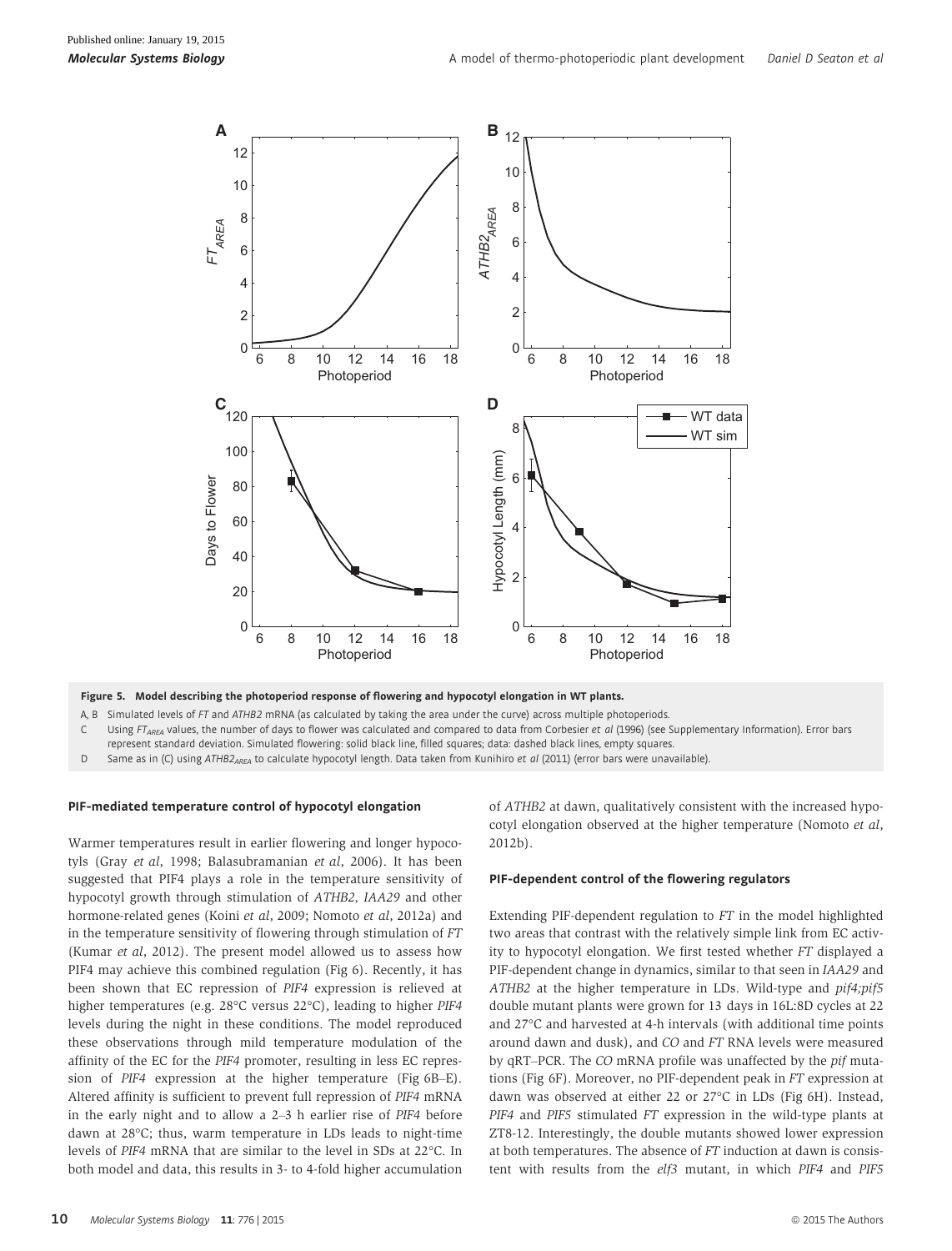

# **Figure 6. Coordinated regulation of ATHB2 and FT by PIF4.**<br>A Schematic of the regulation of  $ATHB2$  and FT expression by

Schematic of the regulation of ATHB2 and FT expression by PIF4 and temperature.

B-E Comparison of data and model simulations for temperature response of PIF4 (B, C) and ATHB2 (D, E) mRNA in LDs (16L:8D) in the WT. Data from Nomoto et al (2012a) were normalised such that data and simulation have equal peaks at 28°C (22°C data: black lines, filled squares; 22°C simulation: black lines; 28°C data: red lines, filled squares; 28°C simulation: red lines).

- F CO mRNA data in LDs in WT and the pif4;pif5 mutant at 22 and 27°C (WT 22°C data/simulation: as in (B-E); pif4;pif5 22°C data: dashed black lines, open squares; WT 27°C data: red lines, filled circles; pif4;pif5 27°C data: dashed red lines, open circles).
- G CO protein data in LDs (16L:8D) in WT at 22 and 27°C (as in F).
- H FT mRNA data in LDs in WT and the pif4;pif5 mutant at 22 and 27°C (as in F).
- FT mRNA simulation in LDs in WT and the pif4;pif5 mutant at 22 and 27°C (WT 22°C simulation: as in B-E; pif4;pif5 22°C simulation: dashed black lines; WT 27°C simulation: red lines; pif4;pif5 27°C simulation: dashed red lines).

Data information: Plants were grown in 16L:8D cycles for 13 days (F, H) or 10 days (G) at 22 and 27°C. Error bars represent standard error in (F–H) and standard deviation in (B, D). Note: error bars smaller than symbols in (D).

transcript levels during the night are also increased (Nusinow et al, 2011; Lu et al, 2012; Nomoto et al, 2012b) without a corresponding increase in FT expression at this time (Kim et al, 2005; Lu et al, 2012). This contrasts with the dynamics of the canonical PIF targets such as ATHB2 and suggests that PIF activity at FT is temporally modulated by other factors. Since changes in PIF activity during the night do not affect FT expression at either temperature (Fig 6H), co-activation of FT by PIFs and a light-dependent factor is one possible mechanism for this modulation. A candidate for such a light-dependent factor is CO, as ChIP analysis has shown that PIF4 and CO bind to the FT promoter in overlapping regions (compare locations of FT-c1/c/15 from Kumar et al, 2012 with amplicons 12 to 14 from Song et al, 2012). If PIF4 and CO assemble at the FT promoter, then they are likely to interact when both are present. Alternatively, other light-dependent activators of FT have been also identified [e.g. the CRY2-interacting bHLH (CIB) family of transcription factors (Liu et al, 2013)]. Light-dependent regulation of PIF activity at the FT promoter was sufficient for the model to recapitulate the observed, phase-dependent effect of the PIFs on FT at the reference temperature, 22°C (Fig 6I).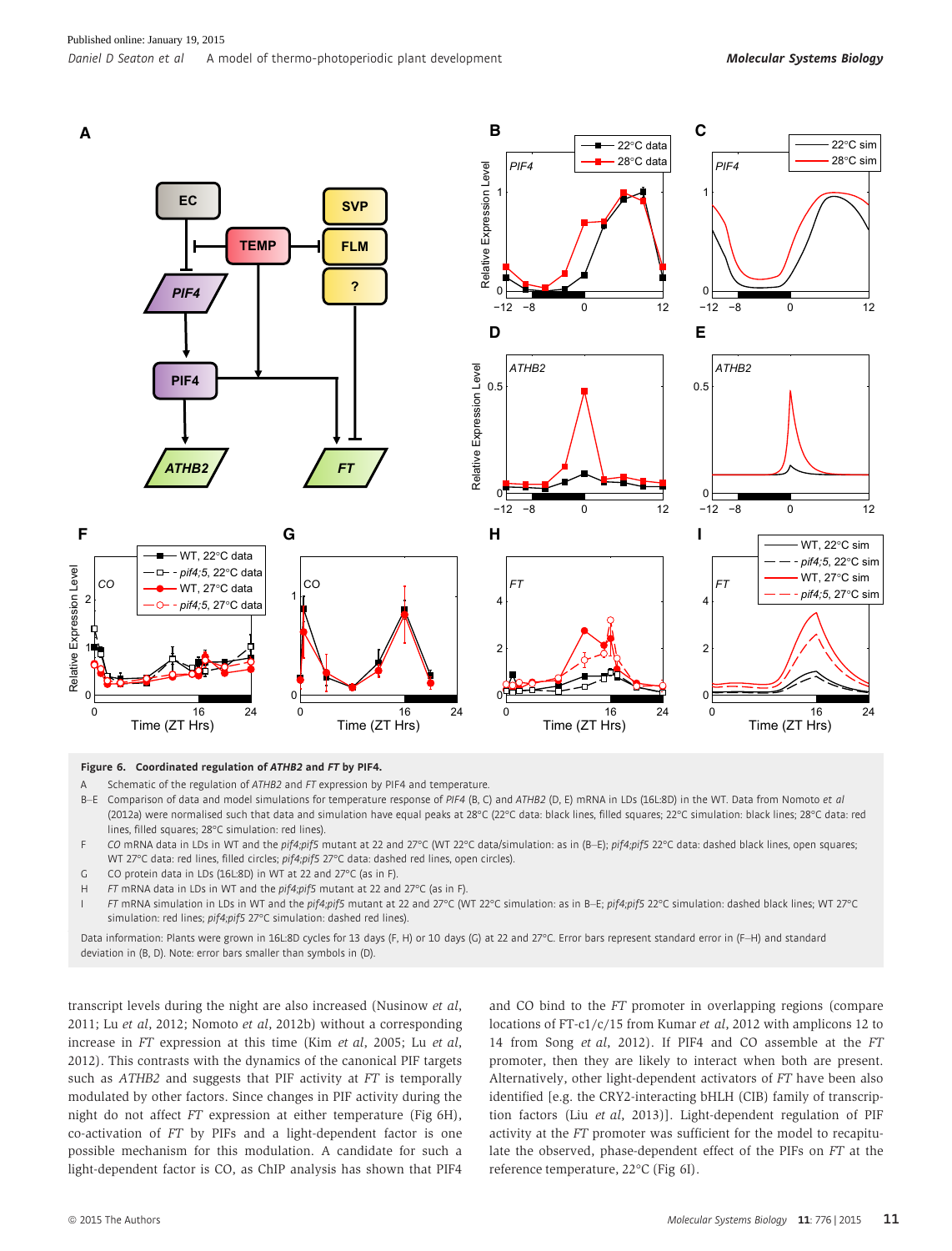#### The contribution of PIFs to temperature-induced FT expression

Having accounted for the temporal distinction between the effects of PIFs on FT and on canonical targets, we next tested whether increased PIF protein levels at 27°C would explain the temperature response of FT, as it had for the canonical target genes. Our transcript data showed a 2- to 3-fold increase in FT expression levels at 27°C (Fig 6H), consistent with the early flowering of wild-type plants at this temperature. The strongest effects were at ZT8-16. The pif4;pif5 mutant clearly retained temperature sensitivity of FT expression in LDs (Fig 6H; Supplementary Dataset S5). Our data collected in SDs also showed temperature sensitivity of FT expression in the pif4 mutant (Supplementary Fig S18; Supplementary Dataset S6). This is consistent with previous reports (Kumar et al, 2012; Thines et al, 2014), though we did not detect a reduction in peak FT levels in the pif4 mutant. This suggests that additional, temperature-sensitive regulators of FT play a role in these conditions.

As the time of the greatest temperature response in FT (ZT8-16) coincides with when CO protein is active, we reasoned that temperature regulation of CO activity might explain these effects. Measured CO transcript levels did not change with temperature (Fig 6F; Supplementary Dataset S3) [as observed previously, (Kumar et al, 2012; Thines et al, 2014)], so we measured HA-tagged CO protein in transgenic lines that expressed this transgene from the CO promoter. No difference in CO protein levels was observed between the two temperatures (Fig 6G; Supplementary Dataset S4).

Recently, it has been shown that FLOWERING LOCUS M (FLM) and SHORT VEGETATIVE PHASE (SVP) are involved in mediating the temperature sensitivity of FT expression in the temperature range 5-27°C, and in both SDs and LDs (Lee et al, 2013; Posé et al, 2013). However, no single, dominant component was identified, as mutants in each of these factors retain some temperature sensitivity (Lee *et al*, 2013). The action of these regulators can be modelled by introducing a uniform activation of FT expression at 27°C, leaving the model behaviour at 22°C unchanged. With this simple assumption, the model is able to reproduce the observed change in FT dynamics at 27°C (Fig 6I).

Thus, PIF4 plays qualitatively distinct roles in the transcriptional regulation of ATHB2 and FT. An external coincidence model successfully describes the response of ATHB2 to photoperiods and accommodates known transcriptional regulation of PIF4 to describe its response to temperature. In contrast, the effects of PIF4 on FT are limited to the daytime and are mediated by a mechanism that is apparently independent of transcriptional regulation of PIF4.

# **Discussion**

Linking the circadian clock model to two well-characterised output pathways has accomplished three goals. First, in the photoperiodic CO-FT pathway, we proposed circadian mechanisms to regulate central components CDF1 and FKF1 (Figs 1 and 2A), with experimental validation (Fig 2B). This model refinement removed the need for data inputs present in previous models of flowering time that limited their utility (Salazar et al, 2009; Song et al, 2012). Second, to create the primary model for photoperiodic control of hypocotyl elongation, we linked light-dependent regulation of PIF proteins to circadian regulation of PIF transcription (Figs 1 and 4A). Third, to examine crosstalk between these two pathways, we tested PIF-dependent regulation of FT expression (Figs 1 and 6A). Consolidating these diverse experimental data within a mathematical model extended our understanding of this system in several ways.

### Refinement of the photoperiodic CO-FT pathway

The new model links CDF1 and FKF1 mRNA to the clock, allowing multiple photoperiods and genetic perturbations to be simulated. CDF1 transcription was known to be controlled by the PRR proteins, while the regulation of FKF1 mRNA appeared similar to GI (Nakamichi et al, 2007, 2012; Niwa et al, 2007; Ito et al, 2008). A good qualitative match to CDF1 and FKF1 mRNA data in WT, cca1;lhy and prr9;7 was achieved with CDF1 and FKF1 under the dual regulation of CCA1/LHY and of PRRs or the EC, respectively (Fig 2 and Supplementary Figs S1 and S2). Subsequent ChIP assays showed significant enrichment of CCA1 at CBS/EE motifs in the CDF1 and FKF1 promoters (Fig 1B and Supplementary Fig S3). Thus, our data validated the model prediction that CCA1 is a regulator of CDF1 and FKF1 transcription. The refinement of our model to incorporate clock control of CDF1 and FKF1 transcription allowed us to evaluate how the clock coordinates the timing of flowering with the photoperiod and demonstrated a striking coordination in the regulation of FT by clock components (Fig 7). At each step of the flowering pathway, the EC acts to inhibit FT mRNA accumulation and prevent flowering (Fig 7A), while the PRR proteins act to promote the floral transition by increasing the rate of FT transcription (Fig 7B). Thus, these network motifs form part of a family of coherent feed-forward loops within the flowering system (Mangan & Alon, 2003).

### Post-translational regulation of the flowering pathway

The role of GI-FKF1 in controlling CO and CDF1 stability to control FT expression is well established. However, two lines of evidence suggest a further role for GI in the regulation of CDF1 stability: first, our measurements of CDF1 protein in a CDF1ox/gi line suggest that CDF1 is more stable in the absence of  $gi$  than in the absence of  $fkf1$ and second, the decrease in CO expression in the gi mutant as compared to the fkf1 mutant (Fig 3D and E). The independent regulation of CDF1 by GI may be direct, for example with GI acting in complex with ZTL, and/or LKP2 (Ito et al, 2012), or indirect, as a result of GI's widespread regulation of other pathways. For example, GI is known to act antagonistically with ELF3 (Yu et al, 2008; Pokhilko et al, 2012).

### The model highlights PIF protein activity through a diurnal cycle

In line with published data, our model simulated a rise in PIF activity towards the end of the night in SDs (Fig 4; Kunihiro et al, 2011; Nomoto et al, 2012b). The consistency of model predictions across a range of conditions then allowed us to use clustering analysis to identify putative targets of PIFs which display dynamics consistent with the model in light:dark cycles. Interestingly, the model was able to describe the essential differences between the clusters of PIFinduced genes, including the pattern of sensitivity to changes in conditions. In particular, transcripts with sharp peaks at dawn in SD (i.e. Cluster 1) are predicted to display enhanced sensitivity to the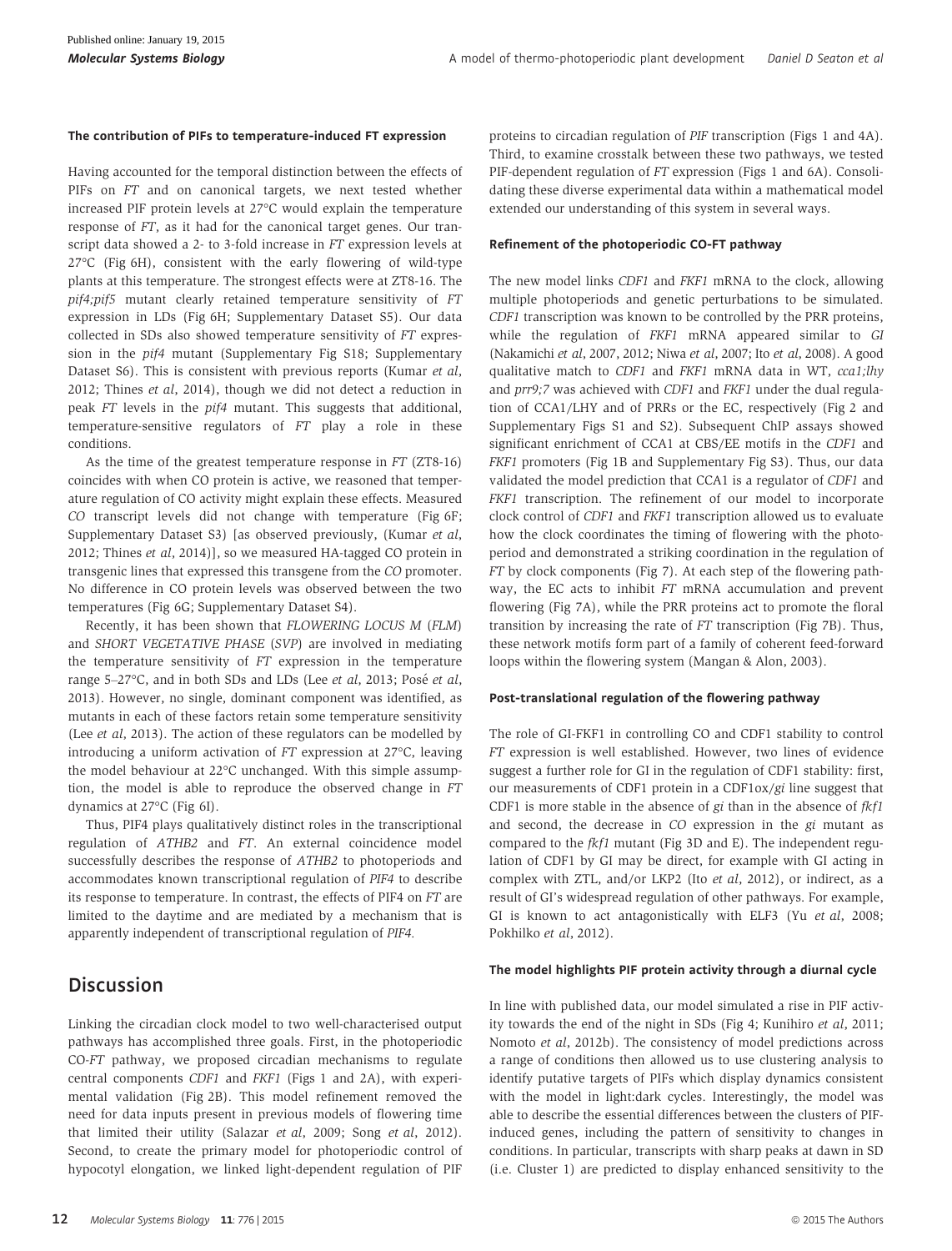

Figure 7. Coherent feed-forward networks coordinate the regulation of FT by the circadian clock.

As highlighted in the discussion, the flowering system is based on a combination of coherent feed-forward pathways, allowing a single component to play multiple reinforcing roles in the system (Mangan & Alon, 2003). This is highlighted here in the case of the EC and the PRRs.

A The EC can repress FT expression through at least three partially redundant pathways, involving coordinated control of CDF1, FKF1 and GI levels.

B Similarly, the PRRs can activate FT expression through at least three pathways. Rectangles denote protein species, and parallelograms denote transcript species. Solid and dashed lines indicate direct and indirect forms of regulation, respectively.

lux and LHYox mutations, in line with observations (Supplementary Fig S21). Together, these results demonstrate the widespread nature of transcriptional regulation undertaken by PIF4 and PIF5 in light: dark cycles.

The increase in PIF activity at the end of the night in SDs coincides with a high rate of hypocotyl growth (Nozue et al, 2007) and has been associated with transcriptional activation of phytohormone signalling pathways at this time (Michael et al, 2008a; Nomoto et al, 2012b). Our modelling and data analysis explained two further aspects of the regulation of PIF activity in light:dark cycles. We highlighted a SD-specific increase in PIF activity at the beginning of the night. Modelling suggested that the SD-specific increase in PIF-induced targets at the beginning of the night results from the coincidence of PIF4 and PIF5 transcript with darkness at this time in these conditions.

In addition, we reassessed the role of protein turnover in the diurnal regulation of PIF activity. Light-stimulated degradation of PIF protein by active phyB plays an important role in the deetiolation response of dark-grown seedlings (Al-Sady et al, 2006), and measurements of PIF4 and PIF5 protein levels in constitutive overexpressors have demonstrated that this regulation also occurs in light:dark cycles (Nozue et al, 2007; Niwa et al, 2009; Kumar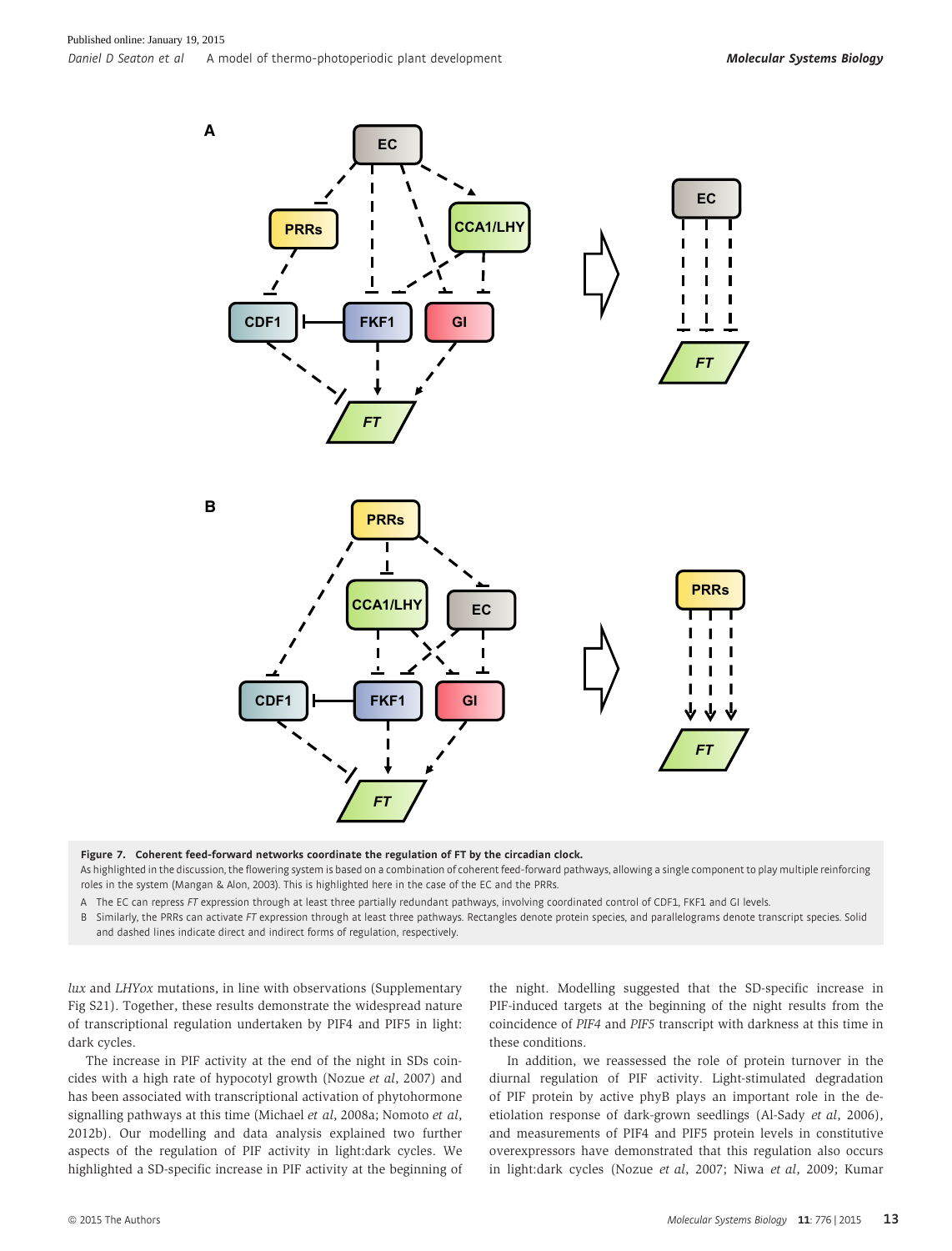et al, 2012; Lee & Thomashow, 2012). However, our model suggested that the counteracting effect of increased levels of PIF4 and PIF5 transcript during the day may lead to significant levels of PIF protein at this time. Assessment of PIF target dynamics in microarray timeseries data supported this hypothesis, in line with recent data showing significant PIF4 protein levels during the daytime (Yamashino et al, 2013; Bernardo-García et al, 2014). In addition, the presence of PIF proteins during the day suggested that PIFs may play a regulatory role during this time. This was further highlighted by our analysis of PIF regulation of FT expression (see below).

### Temperature regulation of hypocotyl elongation and flowering time

At higher temperatures, hypocotyl growth is increased and flowering time is reduced. This response is mediated, in part, by components that are also involved in the photoperiod responses of both pathways. In the case of hypocotyl elongation, the increase in hypocotyl growth correlates with increases in the PIF targets ATHB2 and IAA29 (Nomoto et al, 2012a). This response appears to be mediated in part by an alleviation of EC repression of PIF4 expression during the night at higher temperatures, with a resultant increase in PIF4 transcript at this time (Mizuno et al, 2014). The model demonstrated that this mechanism was sufficient to understand the response of hypocotyl elongation to temperature.

In the case of flowering time, the reduction in flowering time at higher temperatures correlates with increases in FT expression (Kumar et al, 2012; Lee et al, 2013; Posé et al, 2013), and FT is required for the response of flowering to high temperature (Balasubramanian et al, 2006; Kumar et al, 2012). Recently, this sensitivity to temperature has been shown to be mediated in part by increased activation of FT by PIF4 (Kumar et al, 2012) and a reduction in SVP/FLM-dependent suppression of FT (Lee et al, 2013; Posé et al, 2013). A combination of modelling and experiments allowed us to examine how these elements are integrated with the regulation of FT expression by CO. This provided a mechanistic basis for the observation that the transcriptional response of PIF4 to temperature during the night is not required for PIF4-dependent activation of FT (Kumar et al, 2012). Finally, model simulations demonstrated that changes in the activity of constitutive repressors of FT such as SVP and FLM with temperature are sufficient to explain the observed changes in FT expression in the range 22–27°C.

While we have focussed here on the effects of temperature on FT, we note that in some cases, changes in FT expression are much more subtle than the accompanying changes in flowering time. This is especially the case in the pif mutants, where large changes in flowering time can be accompanied by small changes in FT expression across a light:dark cycle (Thines et al, 2014). While the sensitivity of flowering time to changes in temperature requires FT (Balasubramanian et al, 2006; Kumar et al, 2012), it seems likely that additional temperature-sensitive stimuli are required downstream of FT in the floral induction pathway.

### Interactions between circadian- and light-regulated components provide a generalised mechanism for external coincidence

Taken together, our results demonstrate the importance of external coincidence as a mechanism for photoperiod sensing in plants. This mechanism requires the combined regulation of pathways by both the circadian clock and light. In several cases, a single component plays multiple roles at different points of the pathway. The extensive interconnectivity of these pathways requires that quantitative approaches be taken to disentangle the various regulations and identify gaps in our existing knowledge. This is especially the case in scenarios in which the complex dynamics of the circadian clock are altered.

The coordination of plant development and physiology by the circadian clock is not limited to flowering and hypocotyl elongation, but extends to processes as diverse as metabolism (Graf et al, 2010), cold tolerance (Fowler et al, 2005) and stomatal opening (Dodd et al, 2005). As our understanding of the circadian clock and its role in these pathways is further refined, it may be possible to develop an understanding of the role of the clock through multiple, interacting output pathways across the whole plant life cycle. Such a holistic approach may provide fresh insights into the contributions of the clock to plant fitness (Dodd et al, 2005) and suggest approaches to engineer aspects of plant physiology for improved growth in both existing and new environments.

# Materials and Methods

### Experimental methods

### Growth conditions for RNA analysis

For the measurements of CO and FT transcript in LDs and SDs (Fig 5F and H and Supplementary Fig S18), seeds of WT (Col-4, Columbia accession) and pif4;5 plants were surface-sterilised, then 30–40 seedlings were sown on 55-mm-diameter plates containing half-strength MS media (Melford, Ipswich, UK), pH 5.8 and 1.2% agar without added sucrose. For the LD experiments (Fig 5F and H), the seeds were stratified at 4°C for 3 days and then grown for 13 days in 16-h light:8-h dark cycles (100 µmol  $m^{-2}$  s<sup>-1</sup> from cool white fluorescent tubes) at 22 and 27°C. Seedlings were harvested from triplicate samples at ZT0, 1, 2, 4, 8, 12, 15, 16, 17, 20 and 24 (ZT = zeitgeber time, ZT0 = lights on) into RNAlater solution (Sigma-Aldrich, Gillingham, UK). For the SD experiments (Supplementary Fig S18), the seeds were stratified at 4°C for 3 days and then grown for 7 days in 8-h light:16-h dark cycles (100 µmol m<sup>-2</sup> s<sup>-1</sup> from cool white fluorescent tubes) at 22°C. Seedlings were then transferred to soil and grown at either 22 or 27°C for a further 21 days. At 27°C, nine whole rosettes were singularly harvested at ZT16 and twelve whole rosettes were singularly harvested at ZT8 (ZT = zeitgeber time, ZT0 = lights on) into RNAlater solution. Triplicate rosettes were harvested at 22°C. In both experiments, the plants were left overnight at 4°C in the RNAlater solution to allow full penetration into the tissue (Locke et al, 2005). The generation and growth of CO:HA-CO constructs have been previously described (Song et al, 2012).

### RNA extraction

For the LD experiment (Fig 5F and H), RNA was extracted from the plant tissue using the Illustra RNAspin 96 RNA isolation kit (GE Healthcare, Chalfont St. Giles, UK) manually, as described (Salvo-Chirnside et al, 2011). For the SD experiment (Supplementary Fig S18), RNA was extracted from the plant tissue using the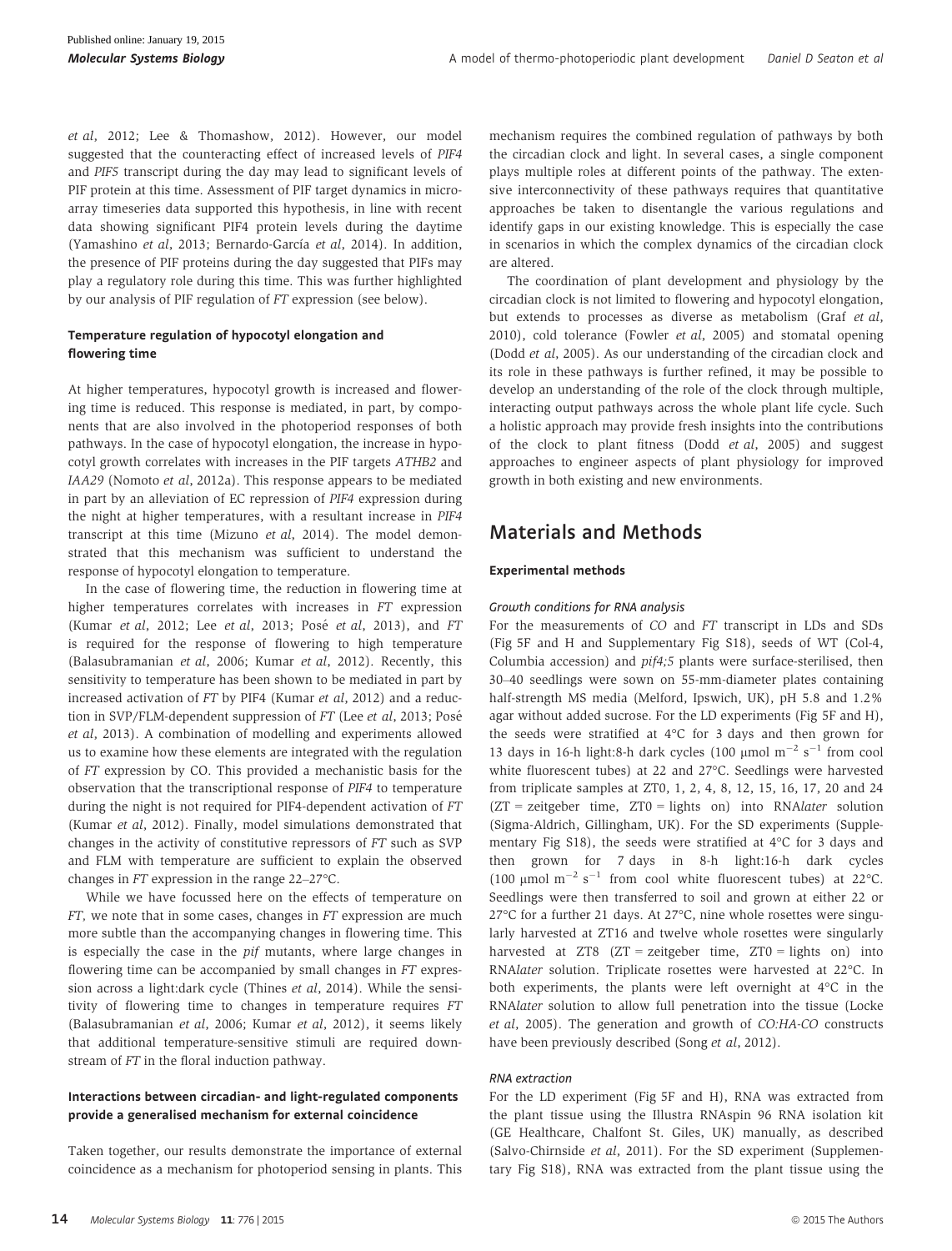RNeasy Plant Mini kit (Qiagen, Hilden, Germany) following the manufacturer's instructions. In both cases, purified total RNA (1 lg) was reverse-transcribed into cDNA using SuperScript VILO cDNA synthesis kit with oligo dT primers (Invitrogen/Life Technologies, Paisley, UK) according to the manufacturer's instructions.  $cDNA$  was diluted  $1/10$  and  $1 \mu l$  used for subsequent qRT–PCR.

### Gene expression analysis

qPCRs were set up using a liquid-handling robot (freedom Evo, TECAN, Reading, UK) and run in a Lightcycler 480 system (Roche, Burgess Hill, UK) using LightCycler 480 SYBR green master mix (Roche, Burgess Hill, UK) (for the CO measurements, Fig 5F) or KAPA SYBR FAST qPCR kit (Kapa Biosystems, Massachusetts, USA) (for the FT measurements). Data were analysed with Roche Lightcycler 480SW 1.5 using relative quantification based on the 2<sup>nd</sup> derivative maximum method. Each cDNA sample was assayed in triplicate. The primers used for *ACT7* were 5′-CAGTGTCTGGATCGG AGGAT-3′ and 5′-TGAACAATCGATGGACCTGA-3′; for *CO* were 5'-TAACAGTAACACAACTCAGTCC-3' and 5'-CCTCGAAGCATACCT TATTGTC-3′; and for *FT* were 5′-CATTTTATGATACGAGTAACGA ACGGTG-3' and 5'-CACTCTCATTTTCCTCCCCCTCTC-3'. Transcript levels were normalised to ACT7 expression (Hong et al, 2010). Expression analysis of CO and FT transcription in 35S:3HA-CO constructs has been previously described (Song et al, 2012).

### Chromatin immunoprecipitation (ChIP) assays

Chromatin immunoprecipitation was performed following the protocol in Nelson et al (2006) with modifications. Wild-type seedlings from the Col-0 (Columbia) accession were grown on ½ MS agar plates at 22°C for 14 days with 12-h white light:12-h dark cycles and harvested at ZT2. The chromatin was sheared to between 100 and 1,000 bp in a Bioruptor UCD 200 (Diagenode, Liege, Belgium) at high intensity for 10 min (cycles of 30 s on/30 s off) at 4°C after Lau et al (2011). An aliquot of the chromatin was reserved at this point as the input chromatin. Immunoprecipation used equilibrated Dynabeads Protein A (Invitrogen/Life Technologies, Paisley, UK). The pre-cleared chromatin was transferred away from the beads and incubated with rotation over night at 4°C with a 1:1,000 dilution of anti-GFP (Abcam ab290; Abcam, Cambridge, UK). A new aliquot of equilibrated beads was then added and incubated with the chromatin solution for 2 h at 4°C with rotation and then washed with low salt, high salt and lithium chloride washes. The immunocomplexes were recovered from the beads by boiling for 10 min in the presence of 10% Chelex resin (Bio-Rad, Hemel Hempstead, UK) and the proteins removed using Proteinase K Solution (Invitrogen/Life Technologies, Paisley, UK) at 50°C. The reserved input chromatin was also processed in parallel with Chelex and Proteinase K and then purified using QIAquick PCR purification kit (Qiagen, Manchester, UK). qPCR on the ChIP and input DNA was performed in triplicate using Brilliant III Ultra-Fast SYBR Green QPCR Master Mix (Agilent, Wokingham, UK) on a Mx3005P machine. The results were calculated so that percent input was equal to 100  $\times$  (*primer\_efficiency<sup>dcT</sup>*) where dcT is the difference between the adjusted input cT and the ChIP sample cT. The input cT was adjusted to account for the dilution factor of the input chromatin. The primer efficiency was unique to each primer pair and is equal to  $10^{-1/slope(cT=m \times log(nput\_concentration + b)}$ . The primers used are listed in Supplementary Table S5.

### Immunoblot analysis and protein quantification

To detect CDF1 protein in 35S:HA-CDF1 (Imaizumi et al, 2005) and 35S:HA-CDF1/gi-2 (Sawa et al, 2007) and CO protein in CO:HA-CO transgenic lines, plants from Col-0 (Columbia) accession were grown on Linsmaier and Skoog (LS) media (Caisson, Rexburg, Idaho, USA) containing 3% sucrose at 22 or 27°C with a fluence rate of 60  $\mu$ mol m<sup>-2</sup> s<sup>-1</sup> in long-day (16-h light/8-h dark) and short-day (8-h light/16-h dark) conditions for 10 days. Seedlings were harvested at each time point on day 10 and were ground in liquid nitrogen for protein extraction. Whole proteins including the nuclear fraction were extracted with buffer containing 50 mM Tris, pH 7.4, 100 mM KCl, 10% glycerol, 5 mM EDTA, 1.0% NP-40, 0.5% deoxycholate, 0.1% SDS, 50 μM MG-132 and Complete protease inhibitor cocktail tablets (Roche, Indianapolis, Indiana, USA). Approximately 50 µg of extracted proteins was resolved in 12% SDS–PAGE gels and transferred to nitrocellulose membranes (Whatman, GE Healthcare, USA). HA-CDF1 and HA-CO protein was detected using anti-HA HRP conjugates (3F10, Roche, Indianapolis, Indiana, USA) and visualised with SuperSignal West Femto Maximum Sensitivity Substrate (Thermo Scientific, USA). For quantification of HA-CDF1 and HA-CO protein, nonspecific binding of anti-HA around 25 kDa was used as a loading control. The method for protein quantification was described previously (Song et al, 2012).

### Data analysis

Data used in this study came from new experiments (see Materials and Methods, above) or from published sources (see Supplementary Table S4). While transcript data characterising the dynamics of the flowering and hypocotyl pathways are remarkably consistent across experiments and laboratories, care must be taken in interpreting results. In particular, since measurements were taken relative to different internal standards and with different normalisation across experiments in the literature, quantitative comparisons were only made within a particular experiment. For each transcript in each experiment, the unknown absolute scale of the measurements means that these data needed to be rescaled to be compared to model simulations, as detailed below.

As with previous models of flowering time, data for CO and FT mRNA taken from Imaizumi et al (2003) were normalised such that in LD conditions, FT peaked with relative WT expression level equal to 1 (at ZT16) and in 8L:16D CO, mRNA was normalised similarly (Salazar et al, 2009; Song et al, 2012). New data for FT mRNA in the WT and pif4;5 backgrounds were similarly normalised. In order to obtain comparable relative expression levels of CDF1 mRNA, raw data taken from Nakamichi et al (2007) and Niwa et al (2007) were normalised to the maximum expression of FT mRNA in LD. Due to the lack of experimental data in 8L:16D or 16L:8D cycles, FKF1 mRNA data taken from SD = 10L:14D cycles were normalised such that relative WT expression levels peaked at 1 (Niwa et al, 2007). Since there is a lack of raw FKF1 mRNA data across multiple photoperiods, we have refrained from making any direct comparisons of expression levels between FKF1 mRNA and other components of the model. Relative protein levels for CDF1 and FKF1 were normalised such that the WT FKF1 protein peaked with relative expression level equal to 1 in LD, as in Song et al (2012). Supplementary Fig S4 shows the model simulations matched to the data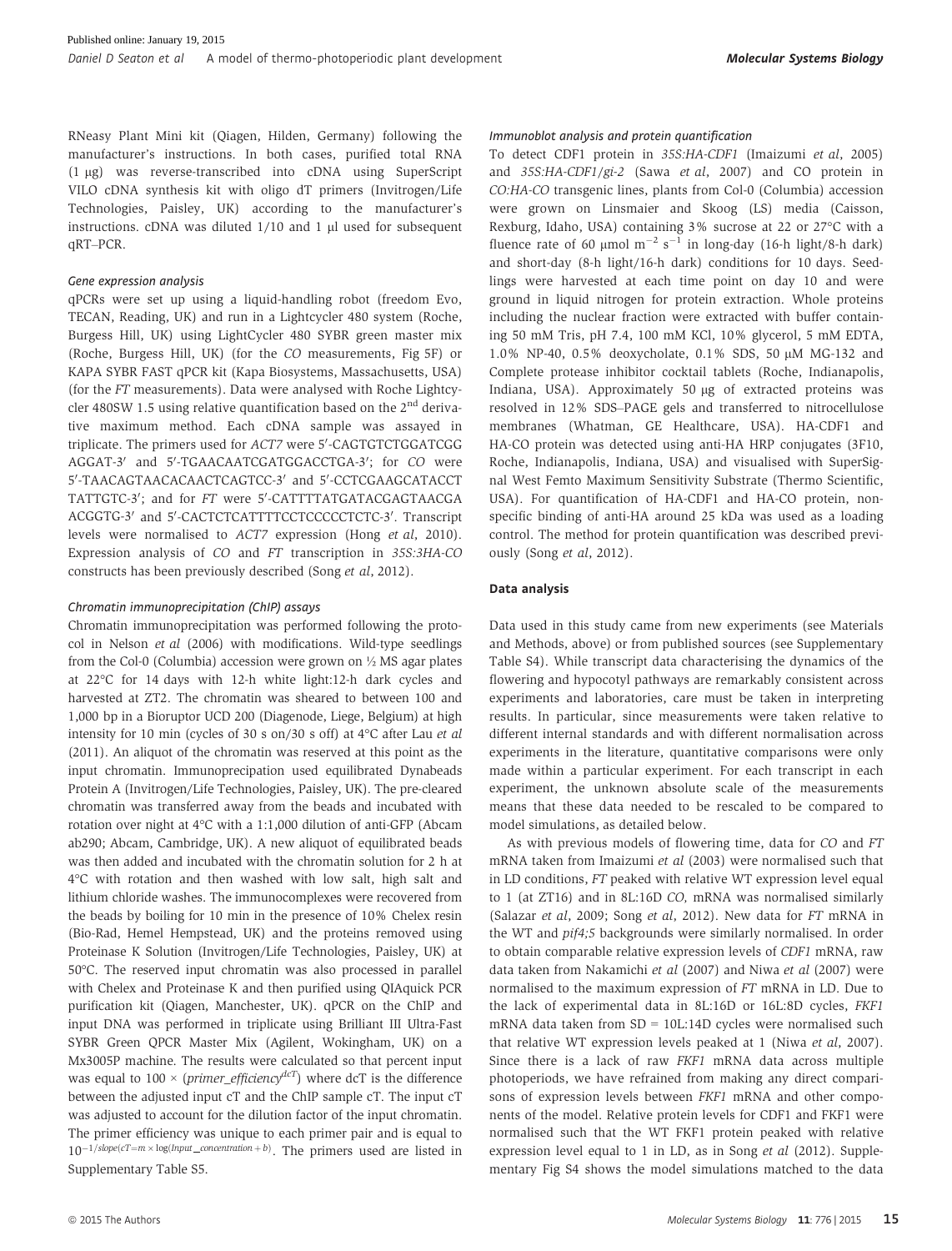sets described here that were used for optimisation for the components of the flowering pathway.

PIF4 mRNA rhythmic data in WT, elf3 and prr9;prr7;prr5 were taken from Nomoto et al (2012b) (Fig 4 and Supplementary Figs S9 and S10). PIF4 and PIF5 data in WT were taken from Nusinow et al (2011) in 8L:16D, 12L:12D and 16L:8D diurnal cycles and used for parameter optimisation (data not shown). Data were normalised, so the peak of relative WT expression was 1 in all photoperiods since the peak expression level of PIF4 mRNA has been observed not to change greatly with photoperiod (Nomoto et al, 2012a). Data for the PIF transcriptional targets, IAA29 and ATHB2, were taken from Nomoto et al (2012b) in 8L:16D and 16L:8D conditions and normalised to peak with a relative expression level of 1 in 8L:16D cycles (Fig 4 and Supplementary Figs S9 and S10).

### Resources

Computational methods are described in detail in the Supplementary Information. The model is provided as Supplementary File S1 and will be available from the PlaSMo repository upon publication ([www.plasmo.ed.ac.uk;](http://www.plasmo.ed.ac.uk) identifier PLM\_1010). Literature data used to parameterise and test the model are provided as Supplementary File S2. Data generated in this study are provided as Supplementary Datasets S1, S2, S3, S4, S5 and S6. In addition to the Supplementary data files, numerical data are available from the BioDare repository [\(www.biodare.ed.ac.uk](http://www.biodare.ed.ac.uk); identifiers are given in Supplementary Table S7).

Supplementary information for this article is available online: http://msb.embopress.org

### Acknowledgements

RWS, DDS, JF, KS and GS are supported by UK Biotechnology and Biological Sciences Research Council (BBSRC) grant BB/F005237/1 (ROBuST project) awarded to KJH. RWS is also supported by graduate student training award BB/F59011/1 awarded to KJH. DDS is further supported by European Commission FP7 Collaborative Project 245143 (TiMet project) and BBSRC award D019621 (SynthSys, Centre for Integrative and Systems Biology) to AJM. DRM is supported by BB/F005237/1 (ROBuST project) awarded to SP. TI and YHS are supported by the National Institutes of Health grant (GM079712). YHS is also supported by the Next-Generation BioGreen 21 Program grant (SSAC, PI009495).

### Author contributions

DDS and RWS constructed and analysed the mathematical model and cowrote the paper. KS, GS, JF, DRM and YHS conducted experiments to obtain new data in this study. DRM contributed to the writing. TI, SP, AJM and KJH supervised the study, contributed to and supervised the writing.

### Conflict of interest

The authors declare that they have no conflict of interest.

# References

Achard P, Liao L, Jiang C, Desnos T, Bartlett J, Fu X, Harberd NP (2007) DELLAs contribute to plant photomorphogenesis. Plant Physiol 143: 1163 – 1172

- Al-Sady B, Ni W, Kircher S, Schäfer E, Quail PH (2006) Photoactivated phytochrome induces rapid PIF3 phosphorylation prior to proteasome-mediated degradation. Mol Cell 23: 439 – 446
- Bai MY, Shang JX, Oh E, Fan M, Bai Y, Zentella R, Sun TP, Wang ZY (2012) Brassinosteroid, gibberellin and phytochrome impinge on a common transcription module in Arabidopsis. Nat Cell Biol 14: 810 – 817
- Balasubramanian S, Sureshkumar S, Lempe J, Weigel D (2006) Potent induction of Arabidopsis thaliana flowering by elevated growth temperature. PLoS Genet 2: e106
- Bernardo-García S, de Lucas M, Martínez C, Espinosa-Ruiz A, Davière JM, Prat S (2014) BR-dependent phosphorylation modulates PIF4 transcriptional activity and shapes diurnal hypocotyl growth. Genes Dev 28: 1681 – 1694
- Berns MC, Nordström K, Cremer F, Tóth R, Hartke M, Simon S, Klasen JR, Bürstel I, Coupland G (2014) Evening expression of Arabidopsis GIGANTEA is controlled by combinatorial interactions among evolutionarily conserved regulatory motifs. Plant Cell 26: 3999 – 4018
- Bünning E (1936) Die endogene Tagesrhythmik als Grundlage der photoperiodischen reaktion. Ber Dtsch Bot Ges 54: 590 – 607
- Chen D, Xu G, Tang W, Jing Y, Ji Q, Fei Z, Lin R (2013) Antagonistic basic helix-loop-helix/bZIP transcription factors form transcriptional modules that integrate light and reactive oxygen species signaling in Arabidopsis. Plant Cell 25: 1657 – 1673
- Corbesier L, Gadisseur I, Silvestre G, Jacqmard A, Bernier G (1996) Design in Arabidopsis thaliana of a synchronous system of floral induction by one long day. Plant | 9: 947-952
- Dalchau N, Hubbard KE, Robertson FC, Hotta CT, Briggs HM, Stan GB, Gonçalves JM, Webb AA (2010) Correct biological timing in Arabidopsis requires multiple light-signaling pathways. Proc Natl Acad Sci USA 107: 13171 – 13176
- Dixon LE, Knox K, Kozma-Bognar L, Southern MM, Pokhilko A, Millar AJ (2011) Temporal repression of core circadian genes is mediated through EARLY FLOWERING 3 in Arabidopsis. Curr Biol 21: 120 – 125
- Dodd AN, Salathia N, Hall A, Kévei E, Tóth R, Nagy F, Hibberd JM, Millar AJ, Webb AAR (2005) Plant circadian clocks increase photosynthesis, growth, survival, and competitive advantage. Science 309: 630 – 633
- Doyle MR, Davis SJ, Bastow RM, McWatters HG, Kozma-Bognar L, Nagy F, Millar AJ, Amasino RM (2002) The ELF4 gene controls circadian rhythms and flowering time in Arabidopsis thaliana. Nature 419: 74 – 77
- Edwards KD, Akman OE, Knox K, Lumsden PJ, Thomson AW, Brown PE, Pokhilko A, Kozma-Bognar L, Nagy F, Rand DA, Millar AJ (2010) Quantitative analysis of regulatory flexibility under changing environmental conditions. Mol Syst Biol 6: 424
- Foreman J, Johansson H, Hornitschek P, Josse EM, Fankhauser C, Halliday KJ (2011) Light receptor action is critical for maintaining plant biomass at warm ambient temperatures. Plant J 65: 441-452
- Fornara F, Panigrahi KCS, Gissot L, Sauerbrunn N, Rühl M, Jarillo JA, Coupland G (2009) Arabidopsis DOF transcription factors act redundantly to reduce CONSTANS expression and are essential for a photoperiodic flowering response. Dev Cell 17: 75 – 86
- Fowler SG, Cook D, Thomashow MF (2005) Low temperature induction of Arabidopsis CBF1, 2, and 3 is gated by the circadian clock. Plant Physiol 137: 961 – 968
- Frey BJ, Dueck D (2007) Clustering by passing messages between data points. Science 315: 972 – 976
- Graf A, Schlereth A, Stitt M, Smith AM (2010) Circadian control of carbohydrate availability for growth in Arabidopsis plants at night. Proc Natl Acad Sci USA 107: 9458 – 9463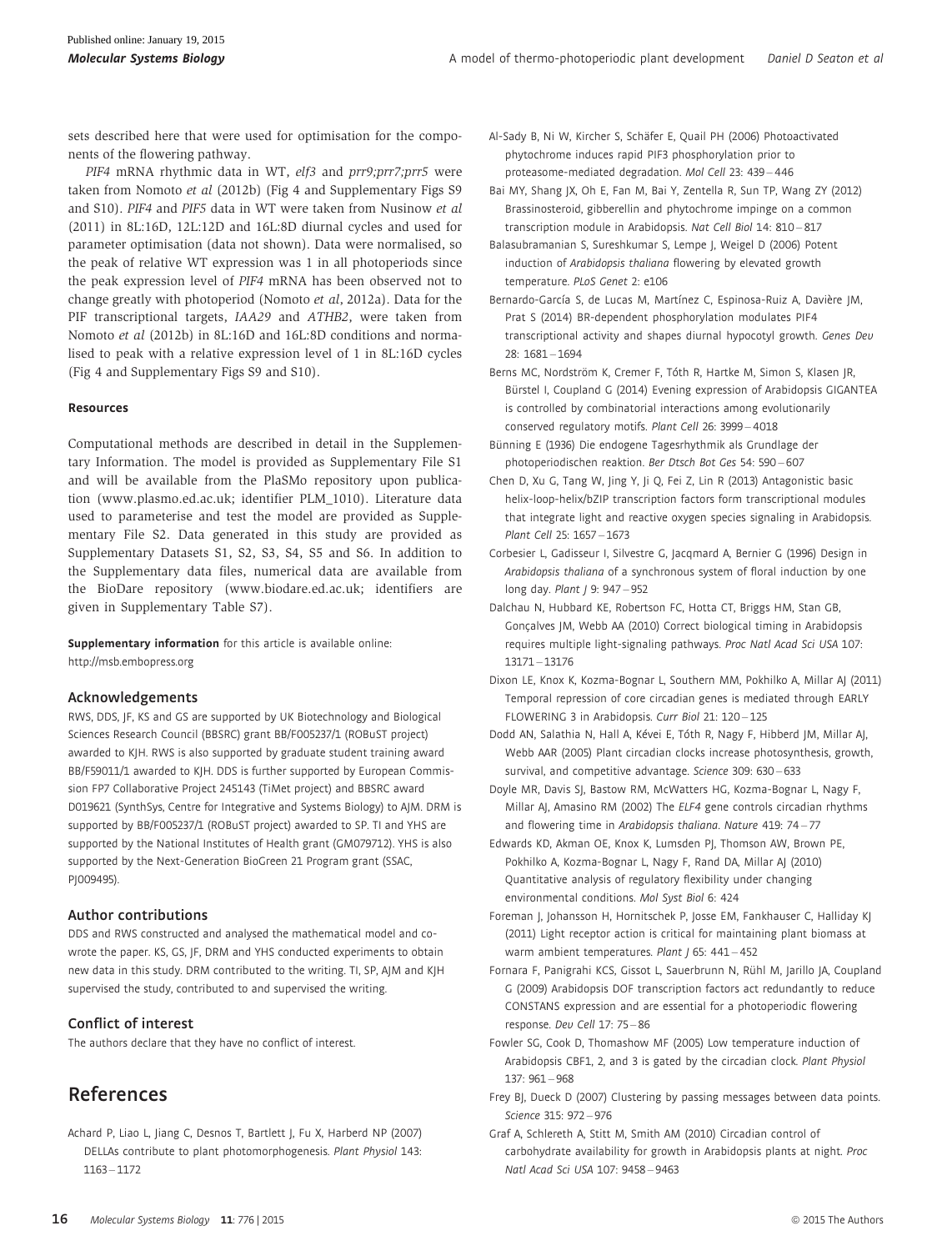Gray WM, Ostin A, Sandberg G, Romano CP, Estelle M (1998) High temperature promotes auxin-mediated hypocotyl elongation in Arabidopsis. Proc Natl Acad Sci USA 95: 7197 – 7202

Halliday KJ, Salter MG, Thingnaes E, Whitelam GC (2002) Phytochrome control of flowering is temperature sensitive and correlates with expression of the floral integrator FT. Plant / 33: 875 - 885

Hao Y, Oh E, Choi G, Liang Z, Wang ZY (2012) Interactions between HLH and bHLH factors modulate light-regulated plant development. Mol Plant 5: 688 – 697

Harmer SL, Hogenesch JB, Straume M, Chang HS, Han B, Zhu T, Wang X, Kreps JA, Kay SA (2000) Orchestrated transcription of key pathways in Arabidopsis by the circadian clock. Science 290: 2110 – 2113

Harmer SL (2009) The circadian system in higher plants. Annu Rev Plant Biol 60: 357 – 377

Hazen SP, Schultz TF, Pruneda-Paz JL, Borevitz JO, Ecker JR, Kay SA (2005) LUX ARRHYTHMO encodes a Myb domain protein essential for circadian rhythms. Proc Natl Acad Sci USA 102: 10387 – 10392

Helfer A, Nusinow DA, Chow BY, Gehrke AR, Bulyk ML, Kay SA (2011) LUX ARRHYTHMO encodes a nighttime repressor of circadian gene expression in the Arabidopsis core clock. Curr Biol 21: 126 – 133

Herrero E, Kolmos E, Bujdoso N, Yuan Y, Wang M, Berns MC, Uhlworm H, Coupland G, Saini R, Jaskolski M, Webb A, Gonçalves J, Davis SJ (2012) EARLY FLOWERING 4 recruitment of EARLY FLOWERING 3 in the nucleus sustains the Arabidopsis circadian clock. Plant Cell 24: 428 – 443

Hong SM, Bahn SC, Lyu A, Jung HS, Ahn JH (2010) Identification and testing of superior reference genes for a starting pool of transcript normalization in Arabidopsis. Plant Cell Physiol 51: 1694 – 1706

Hornitschek P, Lorrain S, Zoete V, Michielin O, Fankhauser C (2009) Inhibition of the shade avoidance response by formation of non-DNA binding bHLH heterodimers. EMBO | 28: 3893-3902

Hornitschek P, Kohnen MV, Lorrain S, Rougemont J, Ljung K, López-Vidriero I, Franco-Zorrilla JM, Solano R, Trevisan M, Pradervand S, Xenarios I, Fankhauser C (2012) PHYTOCHROME INTERACTING FACTORS 4 and 5 control seedling growth in changing light conditions by directly controlling auxin signaling. Plant J 71: 699-711

Huang W, Pérez-Garcia P, Pokhilko A, Millar AJ, Antoshechkin I, Riechmann JL, Mas P (2012) Mapping the core of the Arabidopsis circadian clock defines the network structure of the oscillator. Science 336: 75 – 79

Imaizumi T, Tran HG, Swartz TE, Briggs WR, Kay SA (2003) FKF1 is essential for photoperiodic-specific light signalling in Arabidopsis. Nature 426: 302 – 306

Imaizumi T, Schultz TF, Harmon FG, Ho LA, Kay SA (2005) FKF1 F-box protein mediates cyclic degradation of a repressor of CONSTANS in Arabidopsis. Science 309: 293 – 297

Ito S, Niwa Y, Nakamichi N, Kawamura H, Yamashino T, Mizuno T (2008) Insight into missing genetic links between two evening-expressed pseudo-response regulator genes TOC1 and PRR5 in the circadian clock-controlled circuitry in Arabidopsis thaliana. Plant Cell Physiol 49:  $201 - 213$ 

Ito S, Song YH, Imaizumi T (2012) LOV domain-containing F-box proteins: light-dependent protein degradation modules in Arabidopsis. Mol Plant 5: 573 – 582

Jang IC, Henriques R, Seo HS, Nagatani A, Chua NH (2010) Arabidopsis PHYTOCHROME INTERACTING FACTOR proteins promote phytochrome B polyubiquitination by E3 ligase in the nucleus. Plant Cell 22: 2370 – 2383

Kim WY, Hicks KA, Somers DE (2005) Independent roles for EARLY FLOWERING 3 and ZEITLUPE in the control of circadian timing, hypocotyl length, and flowering time. Plant Physiol 139: 1557 – 1569

Kim WY, Fujiwara S, Suh SS, Kim J, Kim Y, Han L, David K, Putterill J, Nam HG, Somers DE (2007) ZEITLUPE is a circadian photoreceptor stabilized by GIGANTEA in blue light. Nature 449: 356 – 360

Kinmonth-Schultz HA, Golembeski GS, Imaizumi T (2013) Circadian clock-regulated physiological outputs: dynamic responses in nature. Semin Cell Dev Biol 24: 407 – 413

Koini MA, Alvey L, Allen T, Tilley CA, Harberd NP, Whitelam GC, Franklin KA (2009) High temperature-mediated adaptations in plant architecture require the bHLH transcription factor PIF4. Curr Biol 19: 408 – 413

Kumar SV, Lucyshyn D, Jaeger KE, Alós E, Alvey E, Harberd NP, Wigge PA (2012) Transcription factor PIF4 controls the thermosensory activation of flowering. Nature 484: 242 – 245

Kunihiro A, Yamashino T, Nakamichi N, Niwa Y, Nakanishi H, Mizuno T (2011) PHYTOCHROME-INTERACTING FACTOR 4 and 5 (PIF4 and PIF5) activate the homeobox ATHB2 and auxin-inducible IAA29 genes in the coincidence mechanism underlying photoperiodic control of plant growth of Arabidopsis thaliana. Plant Cell Physiol 52: 1315 – 1329

Lau OS, Huang L, Charron JB, Lee JH, Li G, Deng XW (2011) Interaction of Arabidopsis DET1 with CCA1 and LHY in mediating transcriptional repression in the plant circadian clock. Mol Cell 43: 703 – 712

Lee CM, Thomashow MF (2012) Photoperiodic regulation of the C-REPEAT BINDING FACTOR (CBF) cold acclimation pathway and freezing tolerance in Arabidopsis thaliana. Proc Natl Acad Sci USA 109: 15054 – 15059

Lee JH, Ryu HS, Chung KS, Posé D, Kim S, Schmid M, Ahn JH (2013) Regulation of temperature-responsive flowering by MADS-box transcription factor repressors. Science 342: 628 – 632

Liu Y, Li X, Li K, Liu H, Lin C (2013) Multiple bHLH proteins form heterodimers to mediate CRY2-dependent regulation of flowering-time in Arabidopsis. PLoS Genet 9: e1003861

Locke JCW, Southern MM, Kozma-Bognár L, Hibberd V, Brown PE, Turner MS, Millar AJ (2005) Extension of a genetic network model by iterative experimentation and mathematical analysis. Mol Syst Biol 1: 2005.0013

Lu SX, Webb CJ, Knowles SM, Kim SH, Wang Z, Tobin EM (2012) CCA1 and ELF3 interact in the control of hypocotyl length and flowering time in Arabidopsis. Plant Physiol 158: 1079 – 1088

de Lucas M, Davière JM, Rodrígues-Falcón M, Pontin M, Iglesias-Pedraz JM, Lorrain S, Fankhauser C, Blázquez MA, Titarenko E, Prat S (2008) A molecular framework for light and gibberellin control of cell elongation. Nature 451: 480 – 484

Luo Q, Lian HL, He SB, Li L, Jia KP, Yang HQ (2014) COP1 and phyB physically interact with PIL1 to regulate its stability and photomorphogenic development in Arabidopsis. Plant Cell 26: 2441 – 2456

Mangan S, Alon U (2003) Structure and function of the feed-forward loop network motif. Proc Natl Acad Sci USA 100: 11980 – 11985

Mazzella MA, Bertero D, Casal JJ (2000) Temperature-dependent internode elongation in vegetative plants of Arabidopsis thaliana lacking phytochrome B and cryptochrome 1. Planta 210: 497 – 501

Michael TP, McClung CR (2002) Phase-specific circadian clock regulatory elements in Arabidopsis. Plant Physiol 130: 627 – 638

Michael TP, Breton G, Hazen SP, Priest H, Mockler TC, Kay SA, Chory J (2008a) A morning-specific phytohormone gene expression program underlying rhythmic plant growth. PLoS Biol 6: e225

Michael TP, Mockler TC, Breton G, McEntee C, Byer A, Trout JD, Hazen SP, Shen R, Priest HD, Sullivan CM, Givan SA, Yanovsky M, Hong F, Kay SA, Chory J (2008b) Network discovery pipeline elucidates conserved time-of-day-specific cis-regulatory modules. PLoS Genet 4: e14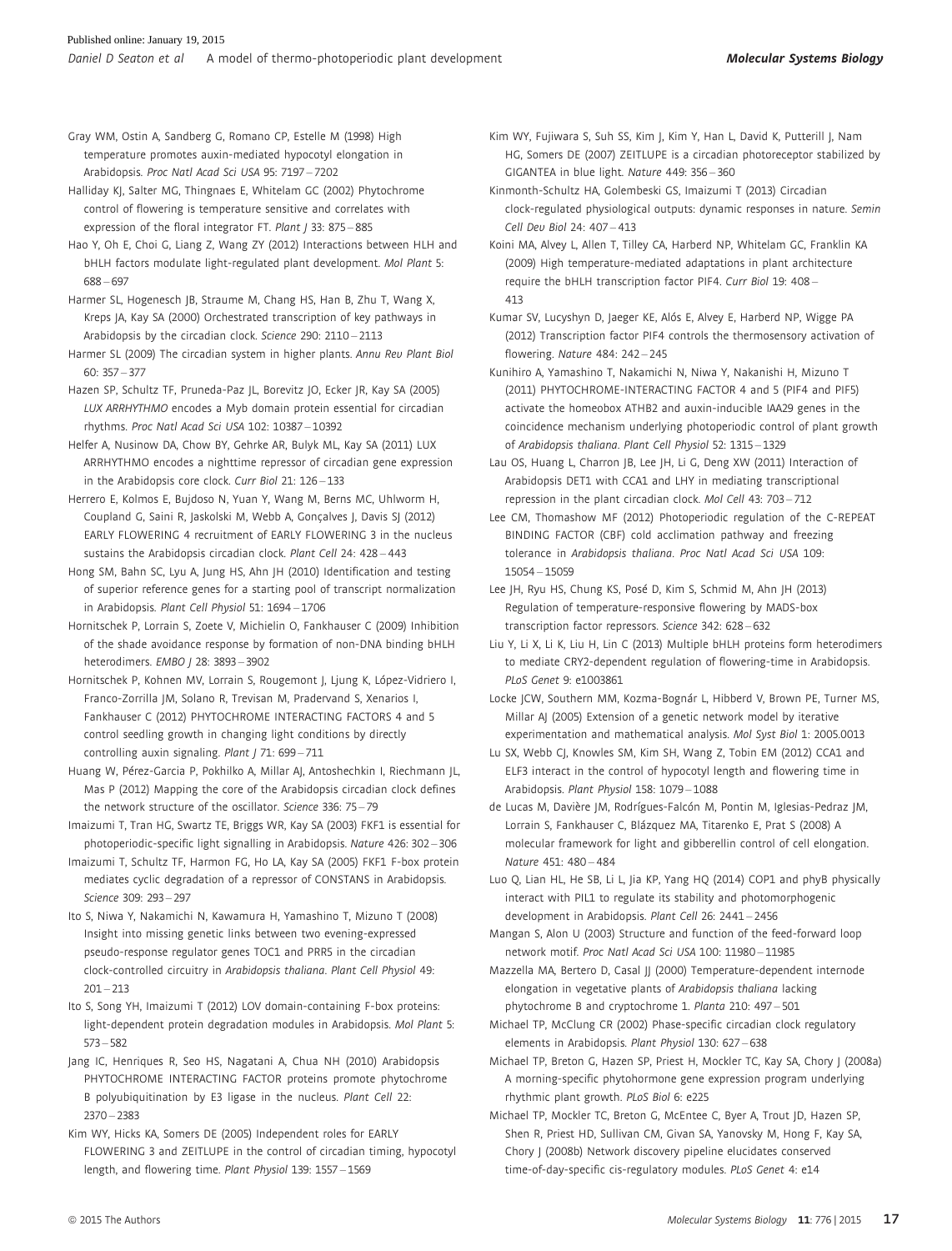Millar AJ, Kay SA (1996) Integration of circadian and phototransduction pathways in the network controlling CAB gene transcription in Arabidopsis. Proc Nat Acad Sci USA 93: 15491 – 15496

Mizoguchi T, Wright L, Fujiwara S, Cremer F, Lee K, Onouchi H, Mouradov A, Fowler S, Kamada H, Putterill J, Coupland G (2005) Distinct roles of GIGANTEA in promoting flowering and regulating circadian rhythms in Arabidopsis. Plant Cell 17: 2255 – 2270

Mizuno T, Nomoto Y, Oka H, Kitayama M, Takeuchi A, Tsubouchi M, Yamashino T (2014) Ambient temperature signal feeds into the circadian clock transcriptional circuitry through the EC night-time repressor in Arabidopsis thaliana. Plant Cell Physiol 55: 958 – 976

Mockler TC, Michael TP, Priest HD, Shen R, Sullivan CM, Givan SA, McEntee C, Kay S, Chory J (2007) THE DIURNAL PROJECT: diurnal and circadian expression profiling, model-based pattern matching and promoter analysis. Cold Spring Harb Symp Quant Biol 72: 353 – 363

Nakamichi N, Kita M, Niinuma K, Ito S, Yamashino T, Mizoguchi T, Mizuno T (2007) Arabidopsis clock-associated pseudo-response regulators PRR9, PRR7 and PRR5 coordinately and positively regulate flowering time through the canonical CONSTANS-dependent photoperiodic pathway. Plant Cell Physiol 48: 822 – 832

Nakamichi N, Kiba T, Kamioka M, Suzuki T, Yamashino T, Higashiyama T, Sakakibara H, Mizuno T (2012) Transcriptional repressor PRR5 directly regulates clock-output pathways. Proc Natl Acad Sci USA 109: 17123 – 17128

Nelson JD, Denisenko O, Sova P, Bomsztyk K (2006) Fast chromatin immunoprecipitation assay. Nucleic Acids Res 34: e2

Niwa Y, Ito S, Nakamichi N, Mizoguchi T, Niinuma K, Yamashino T, Mizuno T (2007) Genetic linkages of the circadian-clock associated genes, TOC1, CCA1 and LHY, in the photoperiodic control of flowering time in Arabidopsis thaliana. Plant Cell Physiol 48: 925 – 937

Niwa Y, Yamashino T, Mizuno T (2009) The circadian clock regulates the photoperiodic response of hypocotyl elongation through a coincidence mechanism in Arabidopsis thaliana. Plant Cell Physiol 50: 838 – 854

Nomoto Y, Kubozono S, Miyachi M, Yamashino T, Nakamichi N, Mizuno T (2012a) A circadian clock- and PIF4-mediated double coincidence mechanism is implicated in thermosensitive photoperiodic control of plant architectures in Arabidopsis thaliana. Plant Cell Physiol 53: 1965 – 1973

Nomoto Y, Kubozono S, Yamashino T, Nakamichi N, Mizuno T (2012b) Circadian clock and PIF4-mediated growth: a coincidence mechanism directly integrates a hormones-signaling network into the photoperiodic control of plant architectures in Arabidopsis thaliana. Plant Cell Physiol 53: 1950 – 1964

Nozue K, Covington MF, Duek PD, Lorrain S, Fankhauser C, Harmer SL, Maloof JN (2007) Rhythmic growth explained by coincidence between internal and external cues. Nature 448: 358 – 361

Nozue K, Harmer SL, Maloof JN (2011) Genomic analysis of circadian clock-, light-, and growth-correlated genes reveals PIF5 as a modulator of auxin signaling in Arabidopsis. Plant Physiol 156: 357 – 372

Nusinow DA, Helfer A, Hamilton EE, King JJ, Imaizumi T, Schultz TF, Farré EM, Kay SA (2011) The ELF4-ELF3-LUX complex links the circadian clock to diurnal control of hypocotyl elongation. Nature 475: 398 – 402

Oh E, Zhu JY, Wang ZY (2012) Interaction between BZR1 and PIF4 integrates brassinosteroid and environmental responses. Nat Cell Biol 14: 802 – 809

Osterlund MT, Hardtke CS, Wei N, Deng XW (2000) Targeted destabilization of HY5 during light-regulated development of Arabidopsis. Nature 405:  $462 - 466$ 

Park E, Kim J, Lee Y, Shin J, Oh E, Chung WI, Liu JR, Choi G (2004) Degradation of phytochrome interacting factor 3 in phytochrome-mediated light signaling. Plant Cell Physiol 45: 968 – 975

Park E, Park J, Kim J, Nagatani A, Lagarias JC, Choi G (2012) Phytochrome B inhibits binding of phytochrome-interacting factors to their target promoters. Plant J 72: 537 – 546

Pokhilko A, Fernández AP, Edwards KD, Southern MM, Halliday KJ, Millar AJ (2012) The clock gene circuit in Arabidopsis thaliana includes a repressilator with additional feedback loops. Mol Syst Biol 8: 574

Posé D, Verhage L, Ott F, Yant L, Mathieu J, Angenent GC, Immink RG, Schmid M (2013) Temperature-dependent regulation of flowering by antagonistic FLM variants. Nature 503: 414 – 417

Roden LC, Song HR, Jackson S, Morris K, Carre IA (2002) Floral responses to photoperiod are correlated with the timing of rhythmic expression relative to dawn and dusk in Arabidopsis. Proc Natl Acad Sci USA 99: 13313 – 13318

Salazar JD, Saithong T, Brown PE, Foreman J, Locke JCW, Halliday KJ, Carré IA, Rand DA, Millar AJ (2009) Prediction of photoperiodic regulators from quantitative gene circuit models. Cell 139: 1170 – 1179

Salvo-Chirnside E, Kane S, Kerr LE (2011) Protocol: high throughput silica-based purification of RNA from Arabidopsis seedlings in a 96-well format. Plant Methods 7: 40

Sawa M, Nusinow DA, Kay SA, Imaizumi T (2007) FKF1 and GIGANTEA complex formation is required for day-length measurement in Arabidopsis. Science 318: 261 – 265

Sawa M, Kay SA (2011) GIGANTEA directly activates FLOWERING LOCUS T in Arabidopsis thaliana. Proc Natl Acad Sci USA 108: 11698 – 11703

Schaffer R, Ramsay N, Samach A, Corden S, Putterill J, Carre IA, Coupland G (1998) The late elongated hypocotyl mutation of Arabidopsis disrupts circadian rhythms and the photoperiodic control of flowering. Cell 93: 1219 – 1229

Song YH, Smith RW, To BJ, Millar AJ, Imaizumi T (2012) FKF1 conveys timing information for CONSTANS stabilization in photoperiodic flowering. Science 336: 1045 – 1049

Stavang JA, Gallego-Bartolomé J, Gómez MD, Yoshida S, Asami T, Olsen JE, García-Martínez JL, Alabadi D, Blázquez MA (2009) Hormonal regulation of temperature-induced growth in Arabidopsis. Plant J 60: 589 – 601

Suárez-López P, Wheatley K, Robson F, Onouchi H, Valverde F, Coupland G (2001) CONSTANS mediates between the circadian clock and the control of flowering in Arabidopsis. Nature 410: 1116 – 1120

Sun J, Qi L, Li Y, Chu J, Li C (2012) PIF4-mediated activation of YUCCA8 expression integrates temperature into the auxin pathway in regulating Arabidopsis hypocotyl growth. PLoS Genet 8: e1002594

Tepperman JM, Hudson ME, Khanna R, Zhu T, Chang SH, Wang X, Quail PH (2004) Expression profiling of phyB mutant demonstrates substantial contribution of other phytochromes to red-light-regulated gene expression during seedling de-etiolation. Plant J 38: 725 – 739

Thines BC, Youn Y, Duarte MI, Harmon FG (2014) The time of day effects of warm temperature on flowering time involve PIF4 and PIF5. J Exp Bot 65: 1141 – 1151

Valverde F, Mouradov A, Soppe W, Ravenscroft D, Samach A, Coupland G (2004) Photoreceptor regulation of CONSTANS protein in photoperiodic flowering. Science 303: 1003 – 1006

Wang ZY, Kenigsbuch D, Sun L, Harel E, Ong MS, Tobin EM (1997) A Myb-related transcription factor is involved in the phytochrome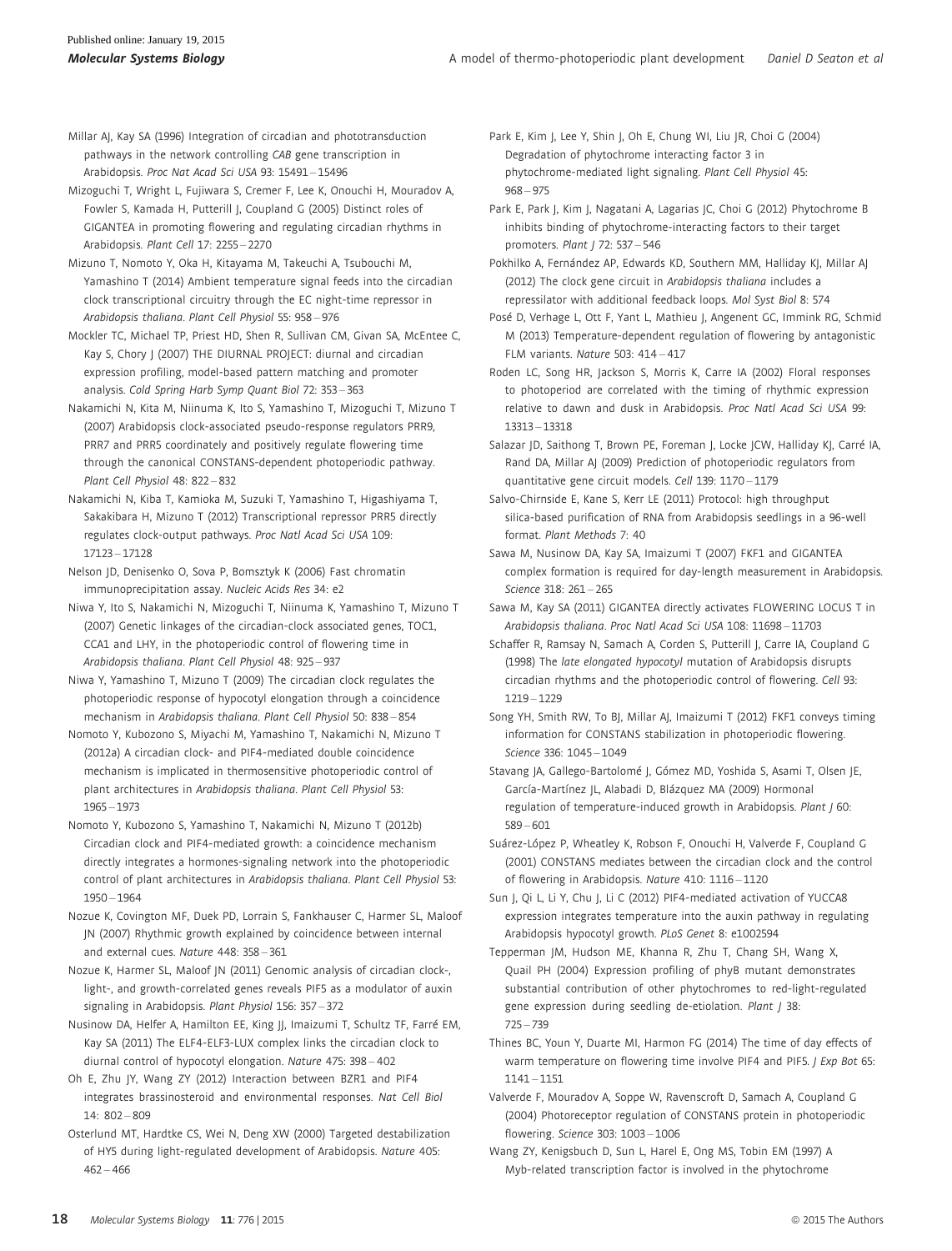regulation of an Arabidopsis Lhcb gene. Plant Cell 9: 491 – 507

- Wang ZY, Tobin EM (1998) Constitutive expression of the CIRCADIAN CLOCK ASSOCIATED 1 (CCA1) gene disrupts circadian rhythms and suppresses its own expression. Cell 93: 1207 – 1217
- Yakir E, Hilman D, Kron I, Hassidim M, Melamed-Book N, Green RM (2009) Posttranslational regulation of CIRCADIAN CLOCK ASSOCIATED1 in the circadian oscillator of Arabidopsis. Plant Physiol 150: 844 – 857
- Yamashino T, Matsushika A, Fujimori T, Sato S, Kato T, Tabata S, Mizuno T (2003) A link between circadian-controlled bHLH factors and the APRR1/ TOC1 quintet in Arabidopsis thaliana. Plant Cell Physiol 44: 619 – 629
- Yamashino T, Nomoto Y, Lorrain S, Miyachi M, Ito S, Nakamichi N, Fankhauser C, Mizuno T (2013) Verification at the protein level of the PIF4-mediated external coincidence model for the temperature-adaptive photoperiodic control of plant growth in Arabidopsis thaliana. Plant Signal Behav 8: e23390
- Yanovsky MJ, Kay SA (2002) Molecular basis of seasonal time measurement in Arabidopsis. Nature 419: 308 – 312
- Yu JW, Rubio V, Lee NY, Bai S, Lee SY, Kim SS, Liu L, Zhang Y, Irigoyen ML, Sullivan JA, Zhang Y, Lee I, Xie Q, Paek NC, Deng XW (2008) COP1 and ELF3 control circadian function and photoperiodic flowering by regulating GI stability. Mol Cell 32: 617 – 630
- Zhang Y, Mayba O, Pfeiffer A, Shi H, Tepperman JM, Speed TP, Quail PH (2013) A quartet of PIF bHLH factors provides a transcriptionally centered signaling hub that regulates seedling morphogenesis through differential expression-patterning of shared target genes in Arabidopsis. PLoS Genet 9: e1003244



License: This is an open access article under the terms of the Creative Commons Attribution 4.0 License, which permits use, distribution and reproduction in any medium, provided the original work is properly cited.